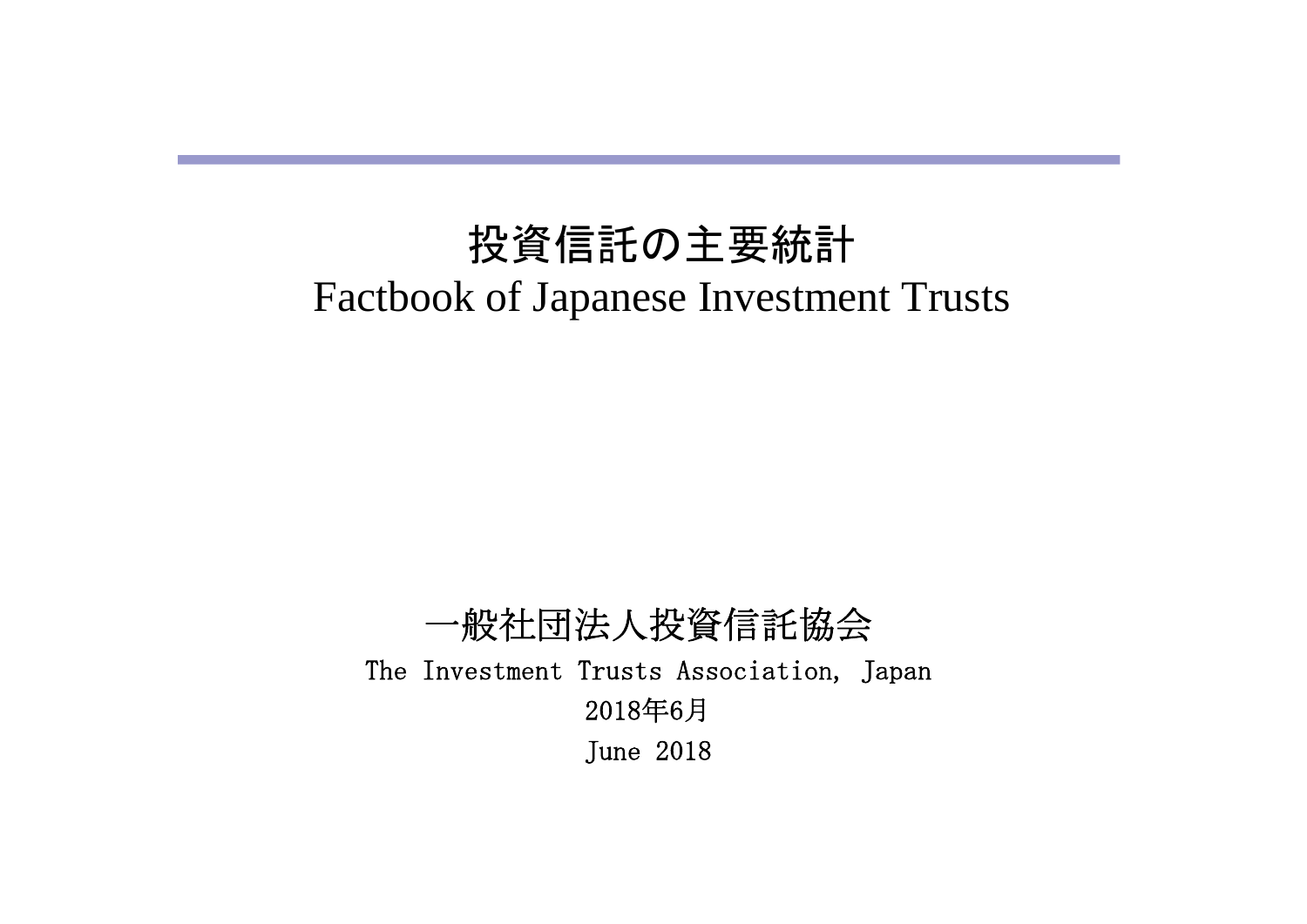Ⅰ.投資信託市場動向 Trend of Japanese Investment Trusts

1. 投資信託の全体像 Total Net Assets-Structure of Investment Trusts 2. 投資信託の純資産総額の推移 Total Net Assets of Investment Trusts 3.公募投信の純資産総額等の推移 Total Net Assets of Publicly Offered Investment Trusts 4.公募株式投信の純資産総額等の推移 Total Net Assets of Publicly Offered Stock Investment Trusts 5. 公募株式投信(除くETF)の純資産総額等の推移 Total Net Assets of Publicly Offered Stock Investment Trusts (Excluding ETFs) 6. 契約型公募投信の新規設定・償還・運用中ファンドの本数 Number of Newly Launched Funds, Redeemed Funds and Currently-Managed Funds / Publicly Offered Investment Trusts 7.株式投信の商品分類別内訳 The Figures of Publicly Offered Stock Investment Trusts by Investment Objectives 8. 1ファンドあたり平均運用資産残高 Average Net Assets per Fund 9.毎月決算型ファンドの純資産総額と株式投信に占める割合 Total Net Assets of Monthly Payout Funds and Percentage of Monthly Payout Funds in Publicly Offered Stock Investment Trusts 10.公募株式投信に占める外貨建純資産比率の推移 Percentage of Foreign Currency-Denominated Assets in Publicly Offered Investment Trusts and Publicly Offered Stock Investment Trusts 11.公募株式投信における国内株式への投資比率 Percentage of Domestic Shares in Publicly Offered Stock Investment Trusts 12. 公募株式投信の販売態別純資産残高とシェア Total Net Assets and Share of Publicly Offered Stock Investment Trusts by Distribution Channels 13.ETFの純資産総額と本数 The Number and Total Net Assets of ETFs 14.公募株式投信(追加型)における運用管理費用(信託報酬)の状況 Fees and Expenses of Publicy Offered Stock Investment Trusts (Trust Remunerations) - Costalidating Since of Lating Since Since Sident Investment -Fees and Expenses of Publicy Offered Stock Investment Trusts (Sales Charges) 16.上場REITの純資産総額 Total Net Assets of Listed REITs 17.確定拠出年金(DC)向けファンドの市場規模(推計) Total Net Assets of Investment Trusts For Defined Contribution Pension Plan 18.ラップ向けファンドの市場規模(推計) Total Net Assets of Investment Trusts For Wrap Account 19.主要国における個人金融資産構成の比率 Ratio of Individual Financial Assets Structure in the Major Countries 20.投資信託の世界統計 World Statistics of Investment Funds

Ⅱ.業界の概況 Outline of Industry

21. 協会会員数等の推移 The Number of Member Companies of JITA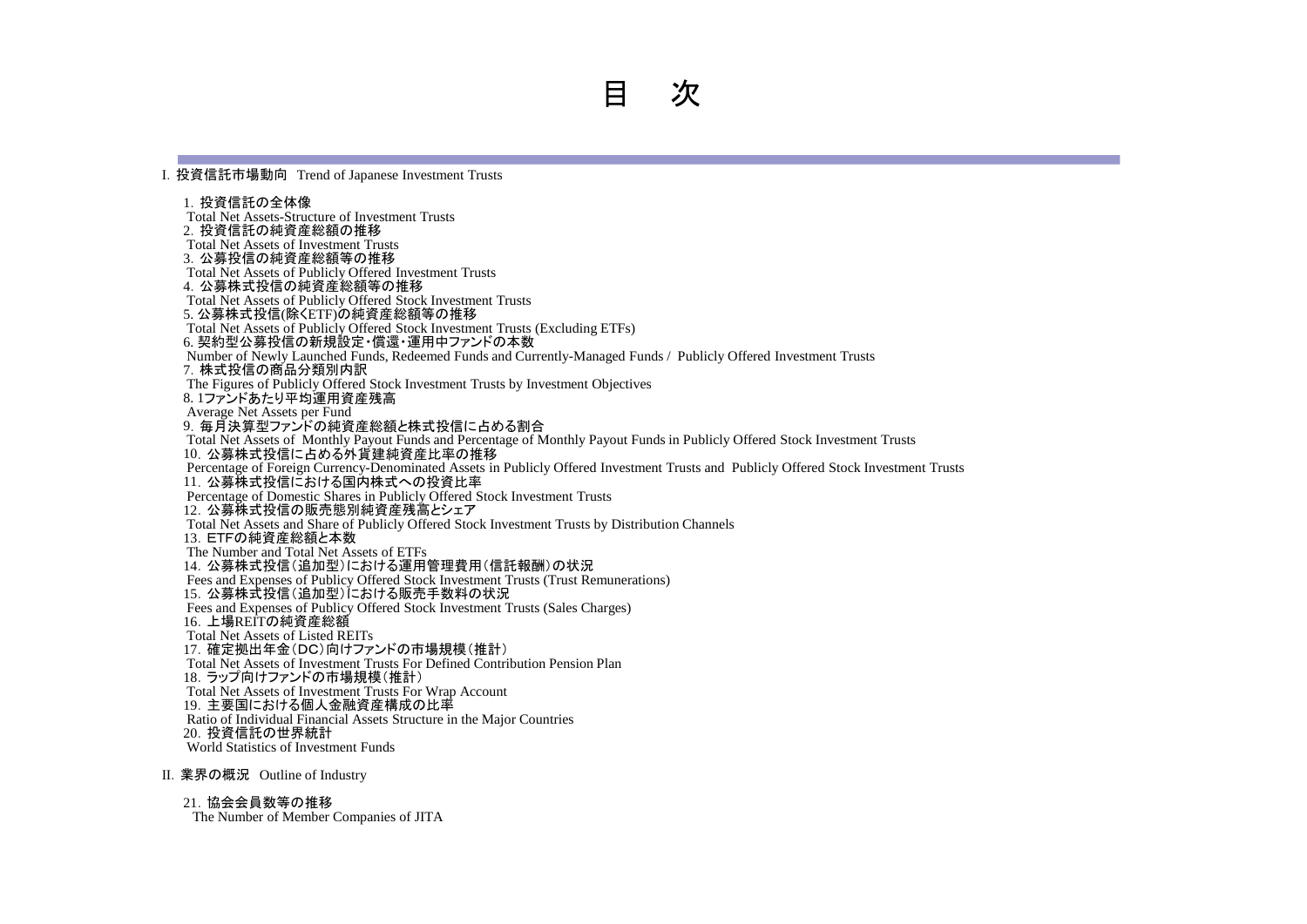## 1. 投資信託の全体像 Total Net Assets-Structure of Investment Trusts

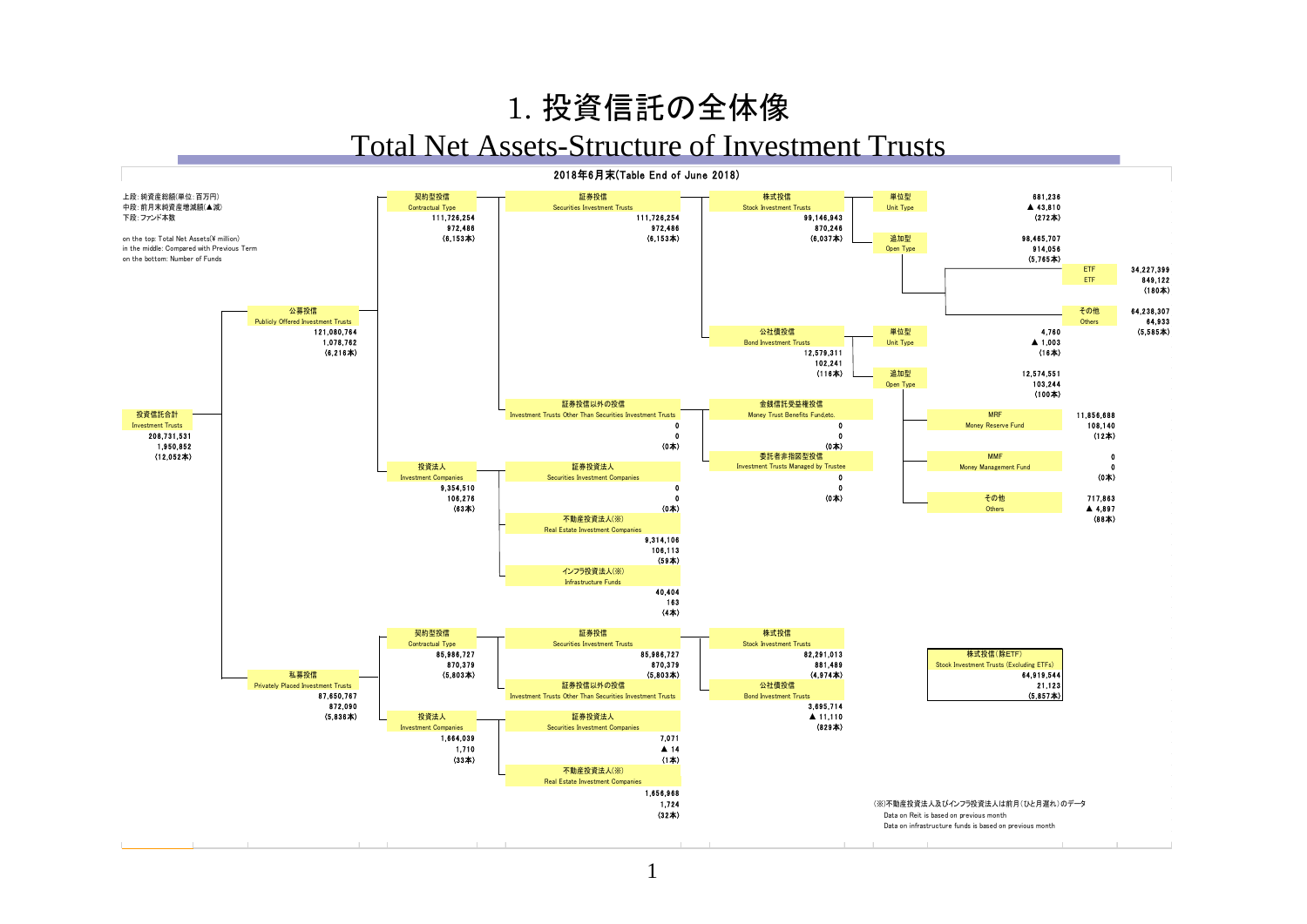## 2. 投資信託の純資産総額の推移 Total Net Assets of Investment Trusts



 $\mathcal{L}$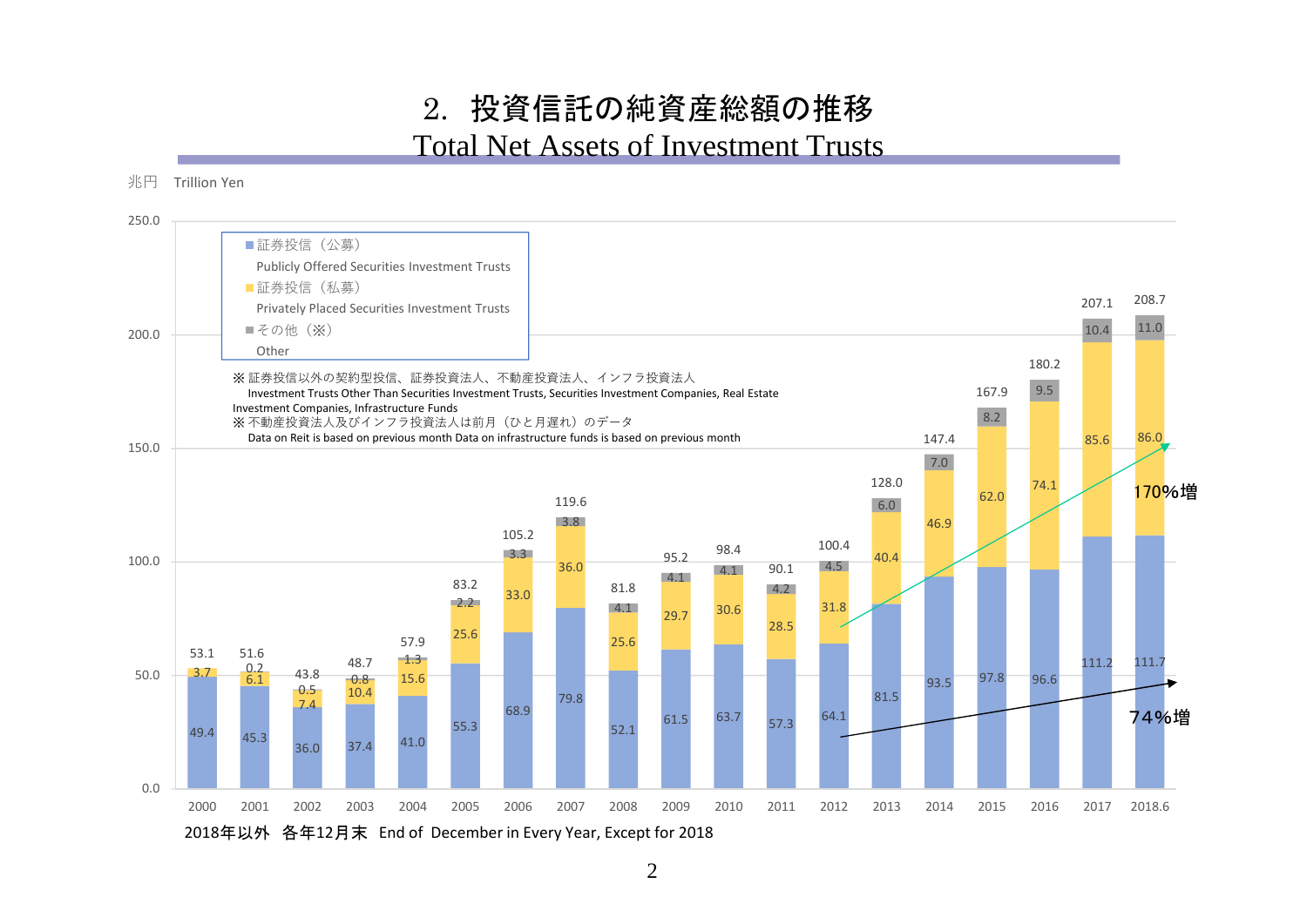## 3. 公募投信の純資産総額等の推移 Total Net Assets of Publicly Offered Investment Trusts



2018年以外 各年12月末 End of December in Every Year , Except for 2018.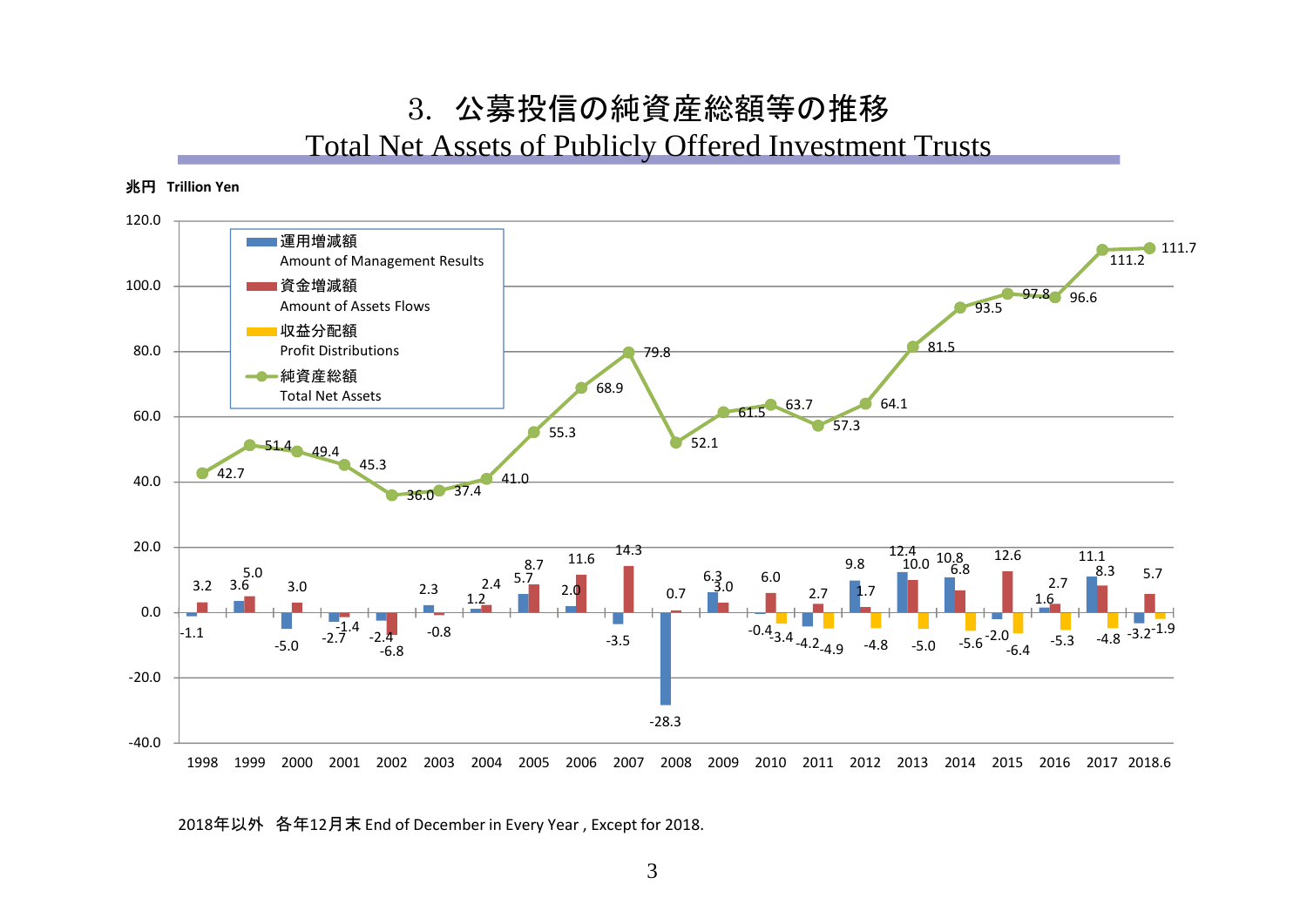4. 公募株式投信の純資産総額等の推移

Total Net Assets of Publicly Offered Stock Investment Trusts



2018年以外 各年12月末 End of December in Every Year , Except for 2018.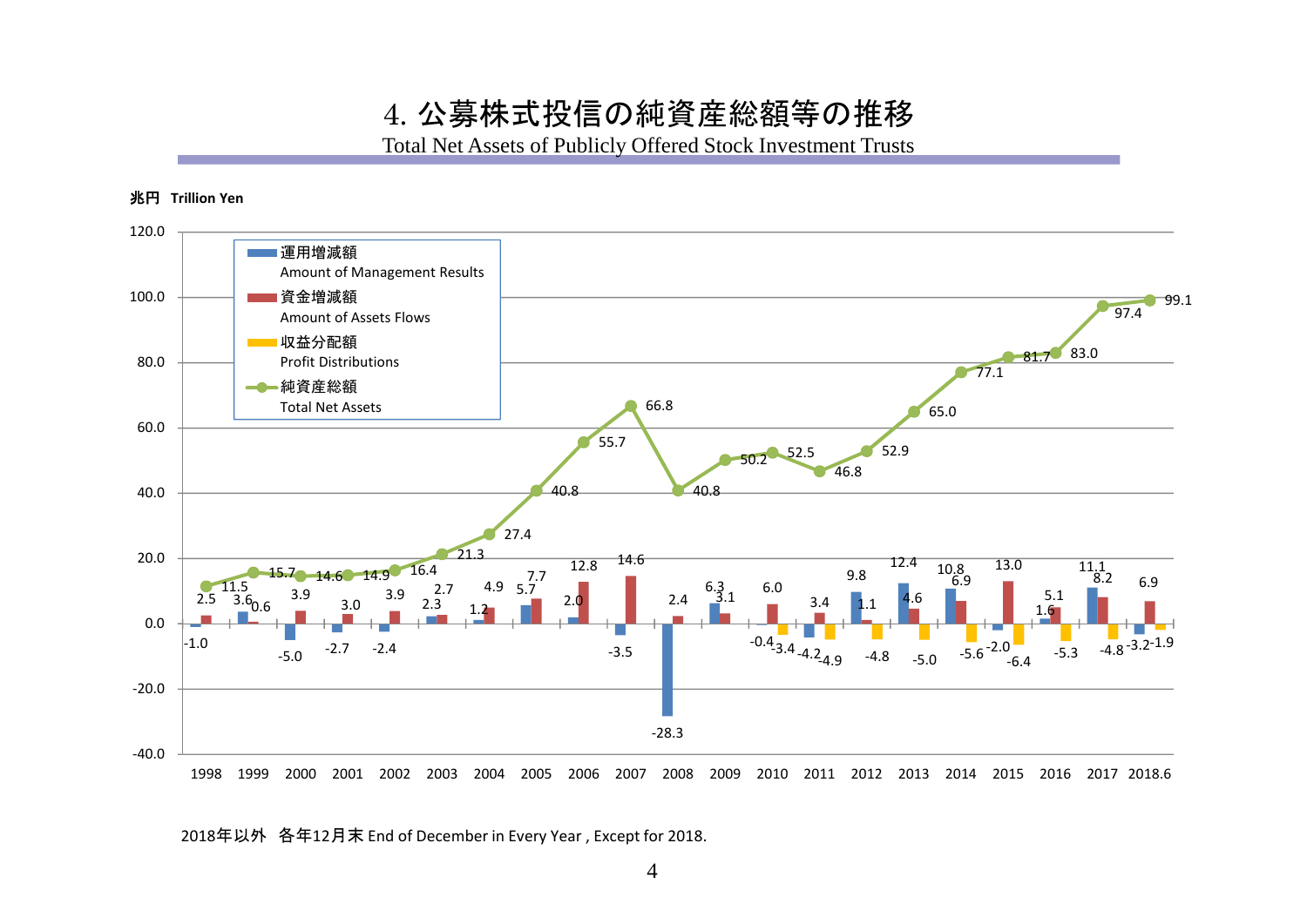## 5. 公募株式投信(除くETF)の純資産総額等の推移

Total Net Assets of Publicly Offered Stock Investment Trusts (Excluding ETFs)



2018年以外 各年12月末 End of December in Every Year , Except for 2018.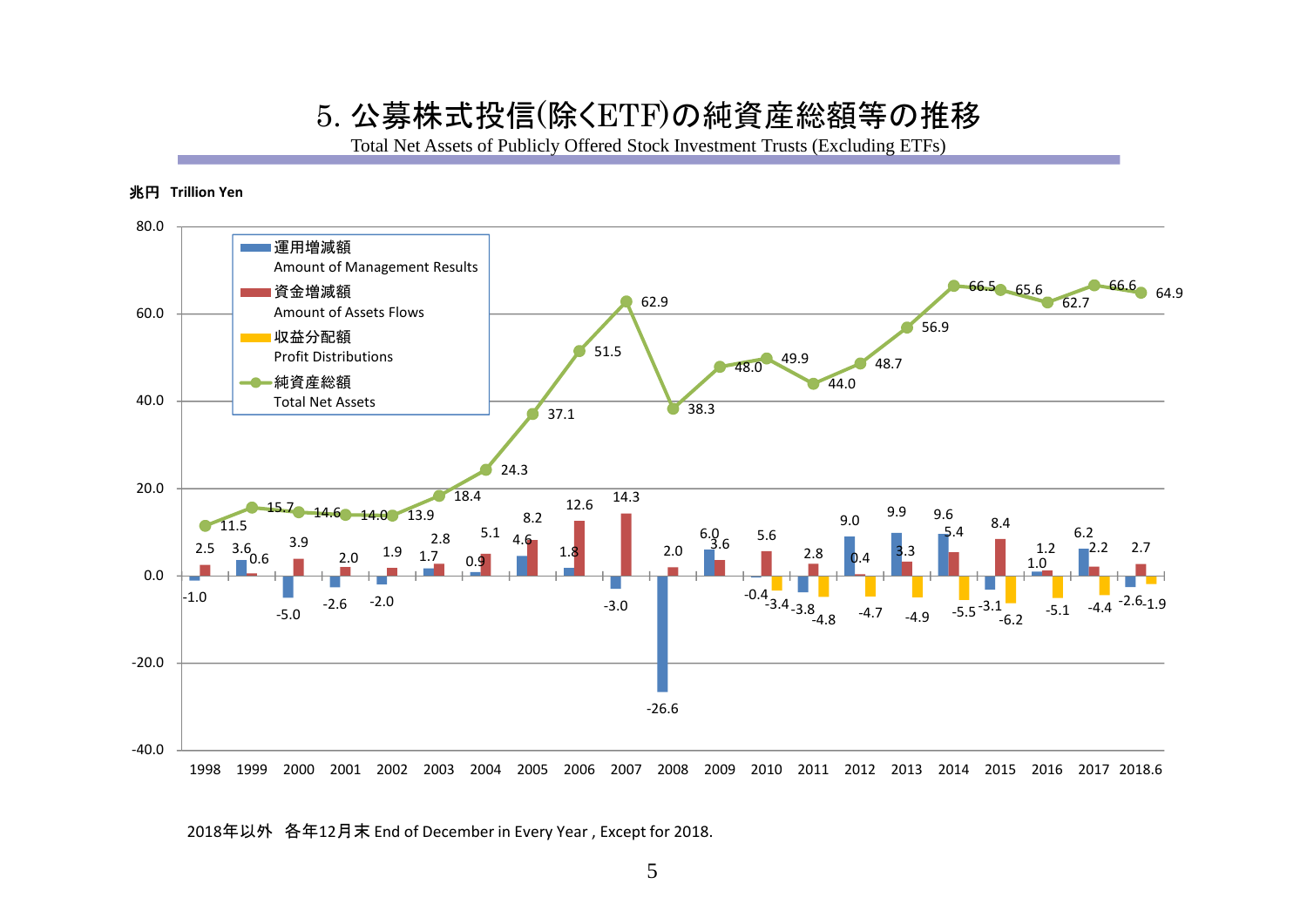## 6. 契約型公募投信の新規設定・償還・運用中ファンドの本数

Number of Newly Launched Funds, Redeemed Funds and Currently-Managed Funds / Publicly Offered Investment Trusts



年以外 各年12月末 End of December in Every Year , Except for 2018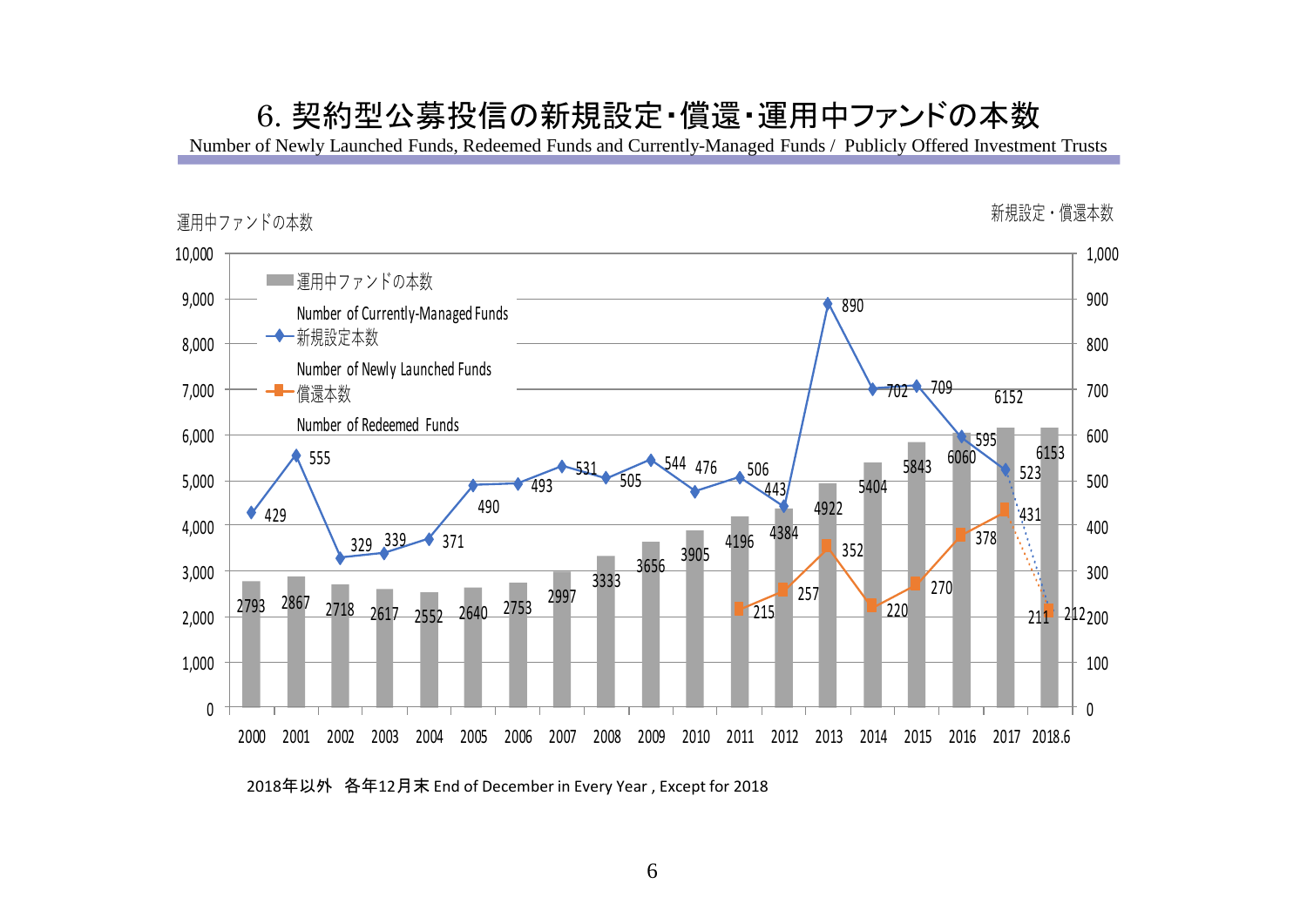## 7. 株式投信の商品分類別内訳

## The Figures of Publicly Offered Stock Investment Trusts by Investment Objectives

|                                | $2018 \text{#}1 \text{H} \sim 6 \text{H}$ (January-June 2018)                                                                                                                                                                                                                     |                     |                           |                               |                           |                                            |                                           |                                             |                                                       |                       | (単位:億円;¥ 100 million)            |                              |
|--------------------------------|-----------------------------------------------------------------------------------------------------------------------------------------------------------------------------------------------------------------------------------------------------------------------------------|---------------------|---------------------------|-------------------------------|---------------------------|--------------------------------------------|-------------------------------------------|---------------------------------------------|-------------------------------------------------------|-----------------------|----------------------------------|------------------------------|
| 地域 Area                        | 項目 ITEMS<br>資産 Assets                                                                                                                                                                                                                                                             | 設定額<br>Sales<br>(A) | 解約額<br>Repurchases<br>(B) | 解約率<br>Rate of<br>Repurchases | 償還額<br>Redemptions<br>(C) | 資金増減(▲)額<br>$(D) =$<br>$(A) - ((B) + (C))$ | 運用増減(▲)額<br><b>Managed Results</b><br>(E) | 収益分配額<br><b>Profit Distributions</b><br>(F) | 純資産増減(▲)額<br>$($ (D) + $(E)$ - $(F)$ ) Rate of Change | 増減率                   | 純資産総額<br><b>Total Net Assets</b> | ファンド本数<br>Number of<br>Funds |
| 国内 Domestic                    | 株式 Stock                                                                                                                                                                                                                                                                          | 120,566             | 70,314                    | 2.8                           | 301                       | 49,950                                     | ▲11,629                                   | 2,181                                       | 36,140                                                | 1.5                   | 431.603                          | 1,035                        |
|                                | 債券 Bond                                                                                                                                                                                                                                                                           | 6,225               | 6,351                     | 3.7                           | 18                        | ▲144                                       | 119                                       | 75                                          | ▲100                                                  | $\blacktriangle$ 0.1  | 28,879                           | 215                          |
|                                | 不動産投信 Real Estate Investment Trusts                                                                                                                                                                                                                                               | 6,120               | 4,657                     | 2.2                           |                           | 1,463                                      | 2,417                                     | 1,609                                       | 2,271                                                 | 1.1                   | 36.590                           | 126                          |
|                                | その他資産 Other Assets                                                                                                                                                                                                                                                                | 42                  | 29                        | 3.4                           |                           | 13                                         | $\blacktriangle 8$                        |                                             |                                                       | 0.5                   | 145                              |                              |
|                                | 資産複合 Asset Mix                                                                                                                                                                                                                                                                    | 1,302               | 755                       | 2.1                           | 19                        | 528                                        |                                           | 82                                          | 454                                                   | 1.2                   | 6,350                            | 66                           |
|                                |                                                                                                                                                                                                                                                                                   | 134,255             | 82,106                    | 2.8                           | 338                       | 51,811                                     | ▲9,093                                    | 3,948                                       | 38,770                                                | 1.3                   | 503,568                          | 1,446                        |
| 海外 Foreign                     | 株式 Stock                                                                                                                                                                                                                                                                          | 17,582              | 11,582                    | 2.4                           | 163                       | 5,837                                      | ▲4,901                                    | 1,833                                       | ▲896                                                  | $\triangle 0.2$       | 78,534                           | 852                          |
|                                | 債券 Bond                                                                                                                                                                                                                                                                           | 9,729               | 14,980                    | 2.1                           | 146                       | ▲5,397                                     | ▲8,688                                    | 4,416                                       | ▲18,500                                               | $\blacktriangle$ 2.6  | 110,631                          | 1,239                        |
|                                | 不動産投信 Real Estate Investment Trusts                                                                                                                                                                                                                                               | 2,830               | 7,390                     | 2.8                           | f                         | ▲4,566                                     | ▲2,041                                    | 3,363                                       | ▲9,971                                                | $\blacktriangle$ 3.7  | 39,603                           | 227                          |
|                                | その他資産 Other Assets                                                                                                                                                                                                                                                                | 439                 | 1,745                     | 4.0                           | 209                       | $\triangle$ 1,515                          | $\blacktriangle$ 4                        | 181                                         | ▲1,700                                                | $\blacktriangle$ 3.9  | 6,351                            | 183                          |
|                                | 資産複合 Asset Mix                                                                                                                                                                                                                                                                    | 2,493               | 3,008                     | 2.9                           | 17                        | ▲532                                       | ▲1,290                                    | 1,023                                       | ▲2,846                                                | $\blacktriangle$ 2.7  | 16,098                           | 193                          |
|                                |                                                                                                                                                                                                                                                                                   | 33.072              | 38,705                    | 2.4                           | 540                       | $\triangle 6,173$                          | ▲16,924                                   | 10,816                                      | ▲33,913                                               | $\blacktriangle$ 2.1  | 251,217                          | 2,694                        |
| 内外 InterNational               | 株式 Stock                                                                                                                                                                                                                                                                          | 31,335              | 13,152                    | 2.6                           | 55                        | 18,128                                     | ▲1,664                                    | 2,012                                       | 14,452                                                | 2.9                   | 90,031                           | 377                          |
|                                | 債券 Bond                                                                                                                                                                                                                                                                           | 6,347               | 4,527                     | 2.0                           | 512                       | 1,308                                      | ▲1,271                                    | 527                                         | ▲490                                                  | $\triangle$ 0.2       | 37,866                           | 346                          |
|                                | 不動産投信 Real Estate Investment Trusts                                                                                                                                                                                                                                               | 718                 | 2,615                     | 2.7                           | ſ                         | ▲1,897                                     | ▲684                                      | 1,039                                       | ▲3,620                                                | $\blacktriangle$ 3.7  | 14,364                           | 90                           |
|                                | その他資産 Other Assets                                                                                                                                                                                                                                                                | 694                 | 1,134                     | 2.8                           | 752                       | ▲1,192                                     | ▲167                                      | 98                                          | ▲1,457                                                | $\blacktriangle$ 3.6  | 6,029                            | 136                          |
|                                | 資産複合 Asset Mix                                                                                                                                                                                                                                                                    | 14,494              | 7,551                     | 1.5                           | 177                       | 6,767                                      | $\blacktriangle$ 2,640                    | 725                                         | 3,403                                                 | 0.7                   | 88,395                           | 948                          |
|                                |                                                                                                                                                                                                                                                                                   | 53,588              | 28,979                    | 2.1                           | 1,495                     | 23,114                                     | ▲6,426                                    | 4,401                                       | 12,287                                                | 0.9                   | 236,685                          | 1,897                        |
| 株式投信合計 Stock Investment Trusts |                                                                                                                                                                                                                                                                                   | 220,914             | 149,789                   | 2.5                           | 2,374                     | 68,751                                     | ▲32,442                                   | 19,165                                      | 17,144                                                | 0.3                   | 991,469                          | 6,037                        |
|                                |                                                                                                                                                                                                                                                                                   |                     |                           |                               |                           |                                            |                                           |                                             |                                                       |                       |                                  |                              |
|                                | 株式投信(除 <etf) (excluding="" etfs)<="" investment="" stock="" td="" trusts="" 合計=""><td>128,373</td><td>98,789</td><td>2.5</td><td>2,367</td><td>27,217</td><td>▲25,818</td><td>18,584</td><td>▲17,185</td><td><math>\triangle 0.4</math></td><td>649,195</td><td>5,857</td></etf)> | 128,373             | 98,789                    | 2.5                           | 2,367                     | 27,217                                     | ▲25,818                                   | 18,584                                      | ▲17,185                                               | $\triangle 0.4$       | 649,195                          | 5,857                        |
| インデックス Index                   | 日経225 NIKKEI225                                                                                                                                                                                                                                                                   | 46,039              | 35,319                    | 4.0                           | 14                        | 10,707                                     | $\blacktriangle$ 1,316                    | 178                                         | 9,213                                                 | 1.1                   | 150,426                          | 89                           |
|                                | <b>TOPIX TOPIX</b>                                                                                                                                                                                                                                                                | 35,665              | 8,473                     | 0.8                           | $\Omega$                  | 27,193                                     | ▲6,027                                    | 112                                         | 21,054                                                | 2.1                   | 176.967                          | 80                           |
|                                | その他 Others                                                                                                                                                                                                                                                                        | 30,787              | 20,479                    | 3.3                           | 37                        | 10,271                                     | ▲627                                      | 1,021                                       | 8,623                                                 | 1.4                   | 106,547                          | 740                          |
|                                |                                                                                                                                                                                                                                                                                   | 112,491             | 64,270                    | 2.6                           | 51                        | 48,170                                     | ▲7,969                                    | 1,311                                       | 38,890                                                | 1.6                   | 433,941                          | 909                          |
|                                |                                                                                                                                                                                                                                                                                   |                     |                           |                               |                           |                                            |                                           |                                             |                                                       |                       |                                  |                              |
| ETF ETF                        |                                                                                                                                                                                                                                                                                   | 92,541              | 51,000                    | 2.6                           | 7 <sup>1</sup>            | 41,534                                     | $\blacktriangle 6,625$                    | 581                                         | 34,329                                                | 1.8                   | 342,274                          | 180                          |
| 毎月決算型 Monthly Payout           |                                                                                                                                                                                                                                                                                   | 24,105              | 39,467                    | 2.3                           | 125                       | ▲15,487                                    | ▲15,159                                   | 15,844                                      | ▲46,490                                               | $\triangle 2.7$       | 259,784                          | 1,432                        |
|                                |                                                                                                                                                                                                                                                                                   |                     |                           |                               |                           |                                            |                                           |                                             |                                                       |                       |                                  |                              |
| ファンドオブファンズ Fund of Funds       |                                                                                                                                                                                                                                                                                   | 45,099              | 34,785                    | 2.3                           | 409                       | 9,906                                      | ▲13,272                                   | 9,824                                       | ▲13,190                                               | $\blacktriangle 0.9$  | 250,383                          | 2,182                        |
| 特殊型 Special Type               | ブル・ベア型 Bull/Bear                                                                                                                                                                                                                                                                  | 5,292               | 4,919                     | 26.7                          | 99                        | 273                                        | $\blacktriangle$ 76                       |                                             | 197                                                   | 1.1                   | 3,171                            | 61                           |
|                                | 条件付運用型 Conditional Management                                                                                                                                                                                                                                                     |                     | $\Omega$                  | 0.0                           | 25                        | $\triangle$ 25                             |                                           |                                             | $\blacktriangle$ 25                                   | $\blacktriangle$ 50.0 |                                  | $\Omega$                     |
|                                | ロング・ショート型 Long/Short                                                                                                                                                                                                                                                              | 1,418               | 1,026                     | 2.6                           | 12                        | 380                                        | ▲144                                      | 18                                          | 218                                                   | 0.6                   | 6,696                            | 81                           |
|                                | その他型 Others                                                                                                                                                                                                                                                                       | 261                 | 126                       | 2.2                           | $\Omega$                  | 135                                        | $\blacktriangle$ 48                       | 21                                          | 66                                                    | 1.2                   | 968                              | 22                           |
|                                |                                                                                                                                                                                                                                                                                   | 6.971               | 6.071                     | 9.5                           | 138                       | 763                                        | ▲268                                      | 39                                          | 455                                                   | 0.7                   | 10,835                           | 164                          |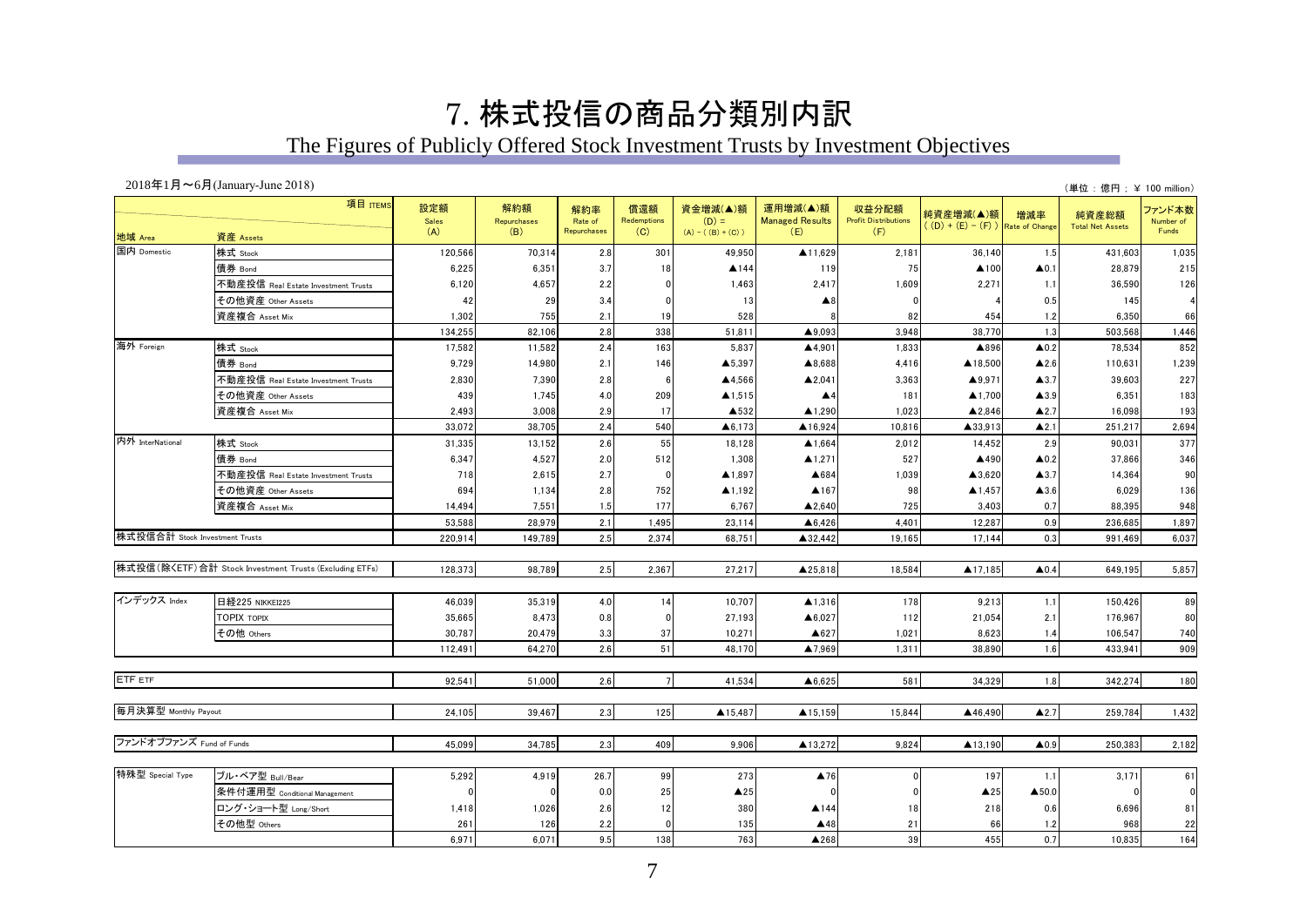8. 1ファンドあたり平均運用資産残高 Average Net Assets per Fund



2018年以外 各年12月末 End of December in Every Year , Except for 2018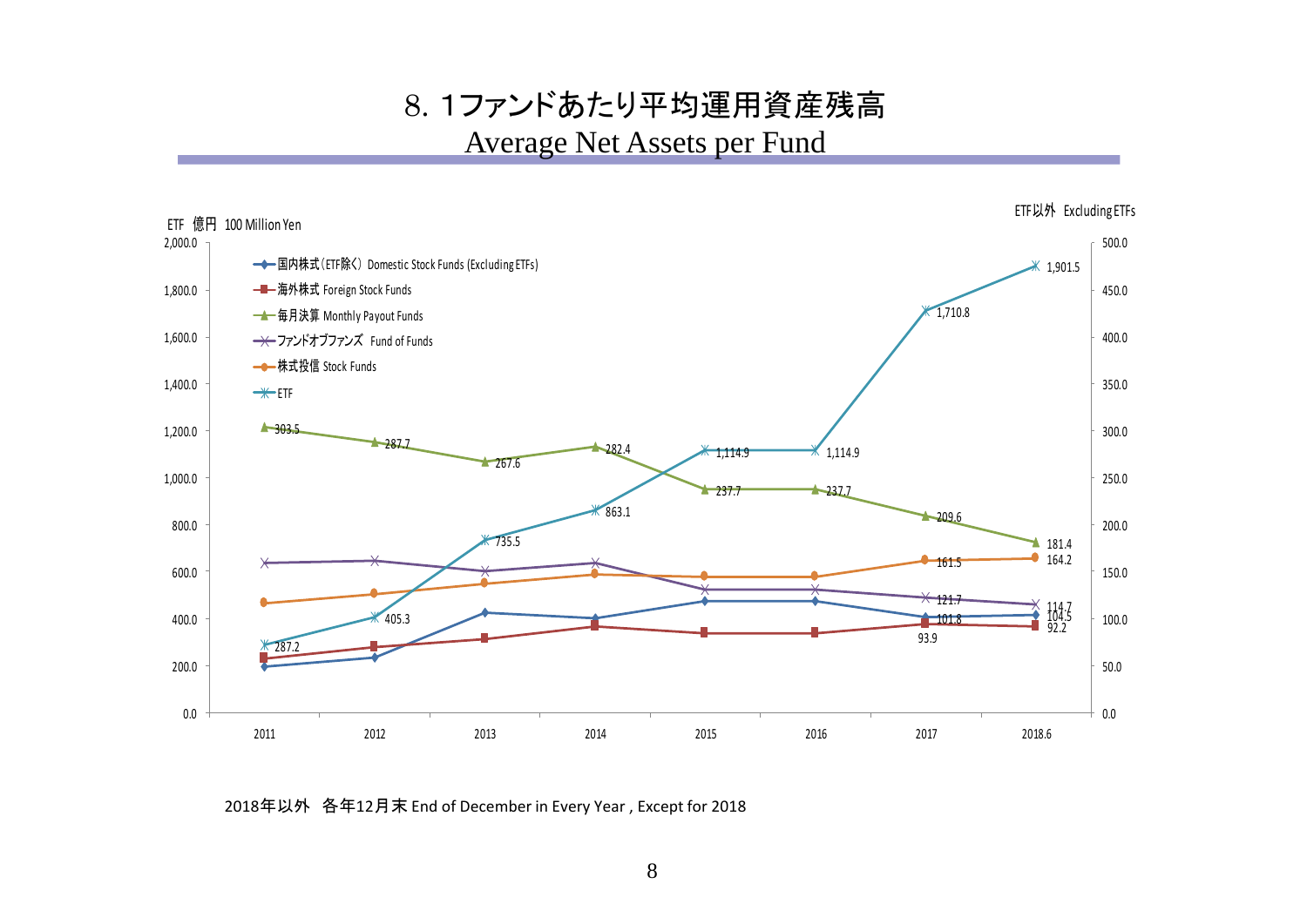## 9. 毎月決算型ファンドの純資産総額と株式投信に占める割合

Total Net Assets of Monthly Payout Funds and Percentage of Monthly Payout Funds in Publicly Offered Stock Investment Trusts



**■■■割合** Percentage of Monthly Payout Funds in Publicly Offered Stock Investment Trusts

■■ETFを除いた割合 Percentage of Monthly Payout Funds in Publicly Offered Stock Investment Trusts(Excluding ETFs)

2018年以外 各年12月末 End of December in Every Year , Except for 2018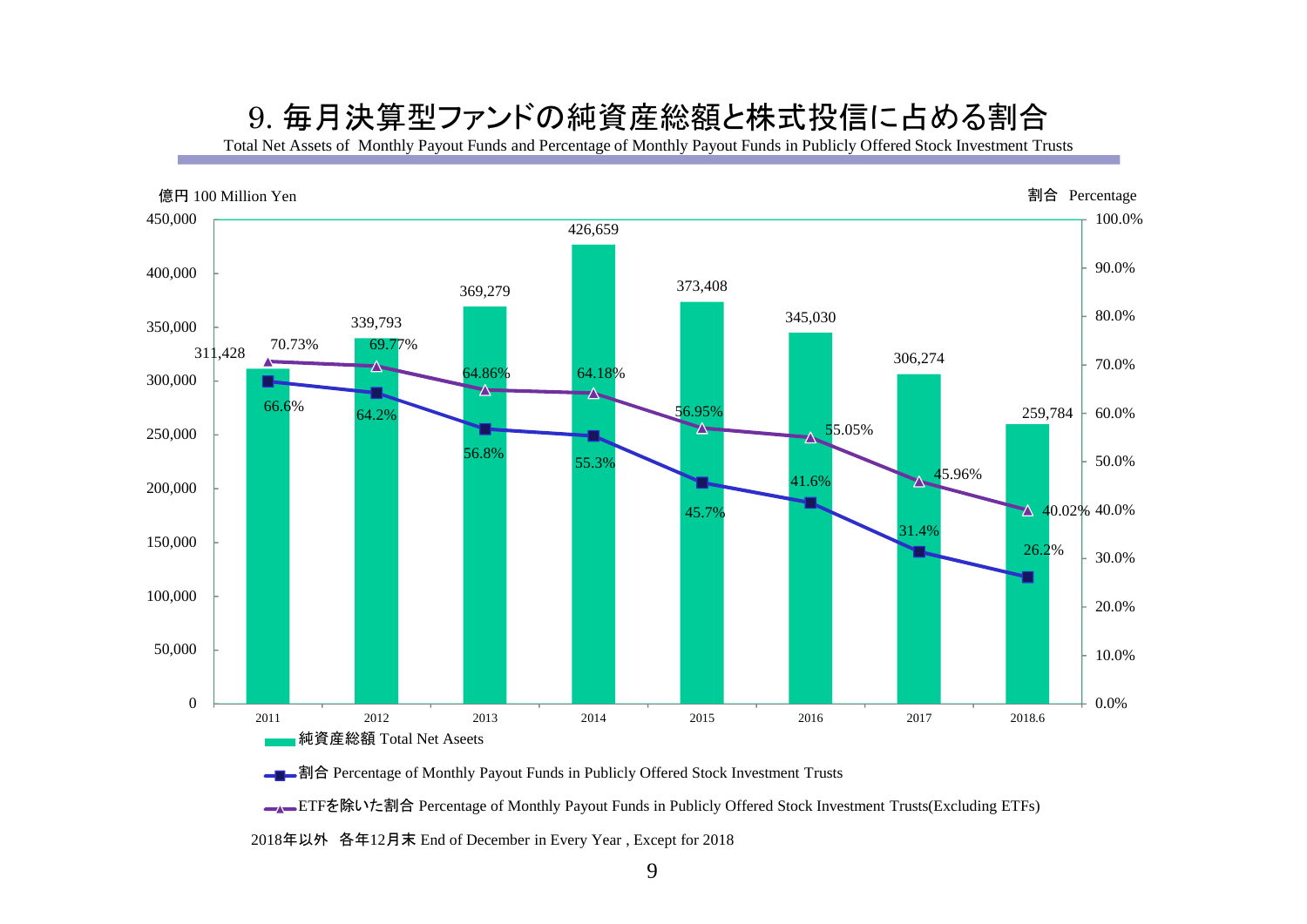## 10. 公募株式投信に占める外貨建純資産比率の推移

Percentage of Foreign Currency-Denominated Assets in Publicly Offered Investment Trusts and Publicly Offered Stock Investment Trusts



### (\*)外貨建純資産に円建て外国投資信託は含まれていない場合がある。

There are cases which Foreign Currency-Denominated Assets don't include Yen-denominated Off-Shore Funds Assets.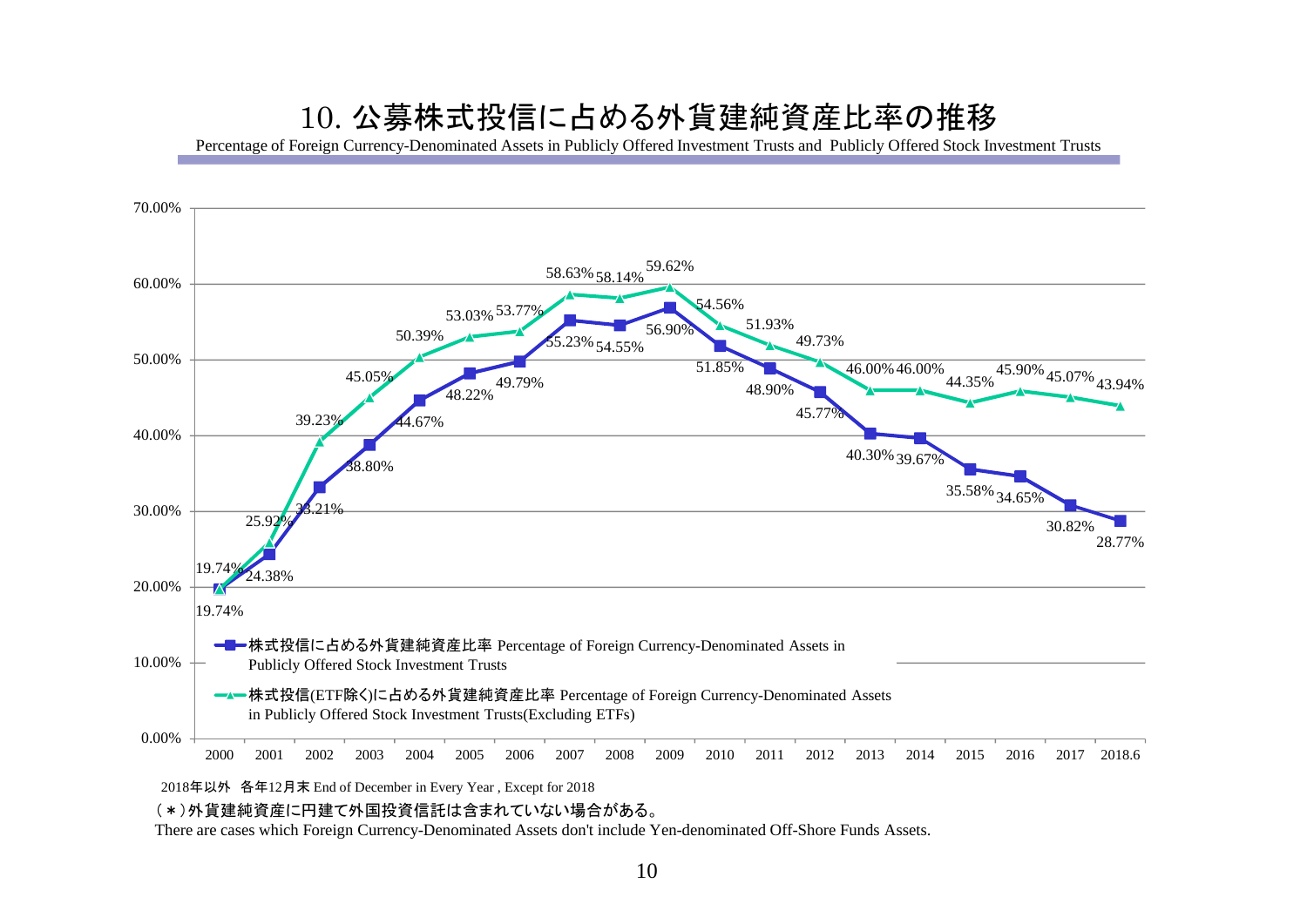## 11. 公募株式投信における国内株式への投資比率の推移

Percentage of Domestic Shares in Publicly Offered Stock Investment Trusts

億円 100 Million Yen

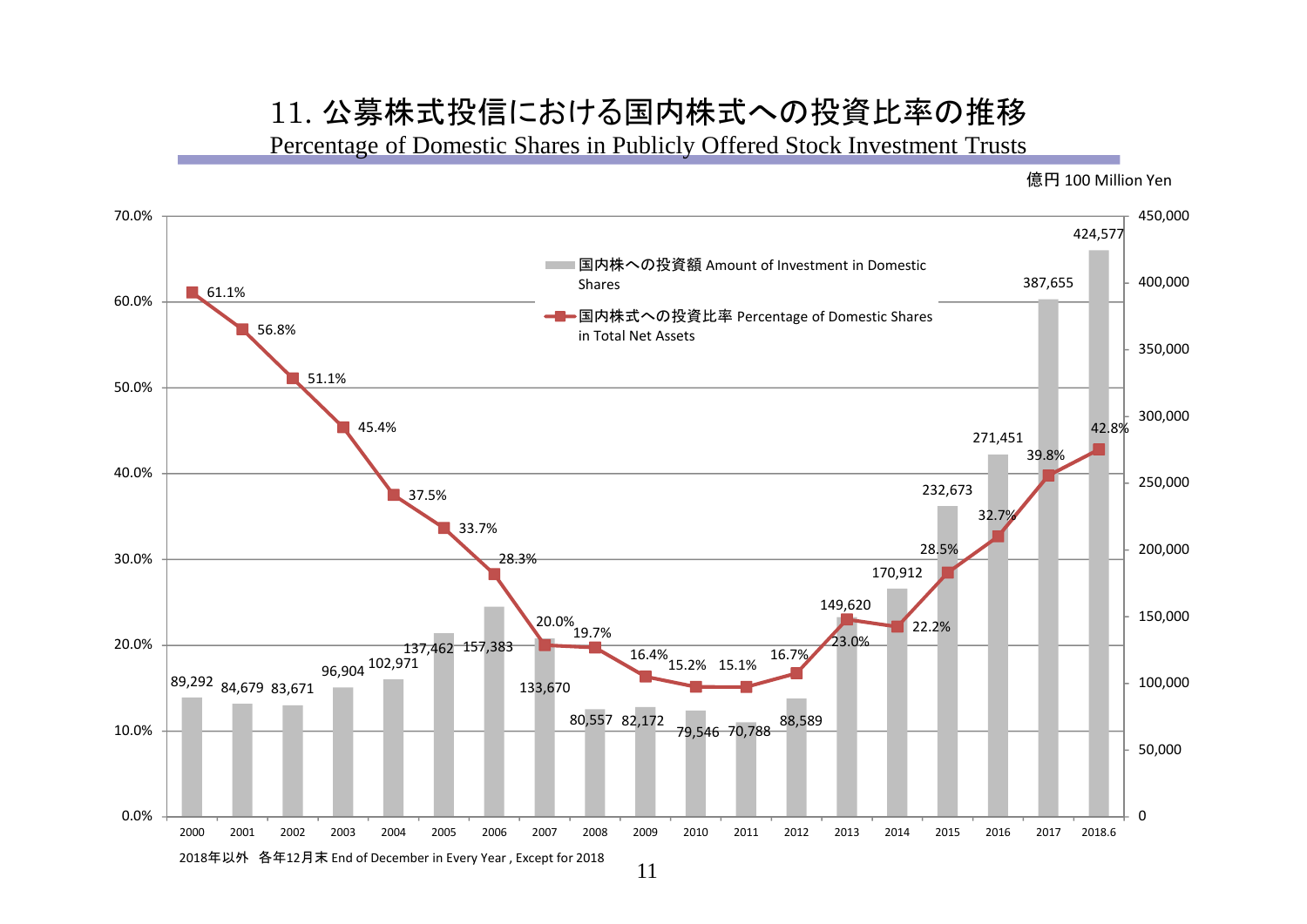# 12. 公募株式投信の販売態別純資産残高とシェア

Total Net Assets and Share of Publicly Offered Stock Investment Trusts by Distribution Channels



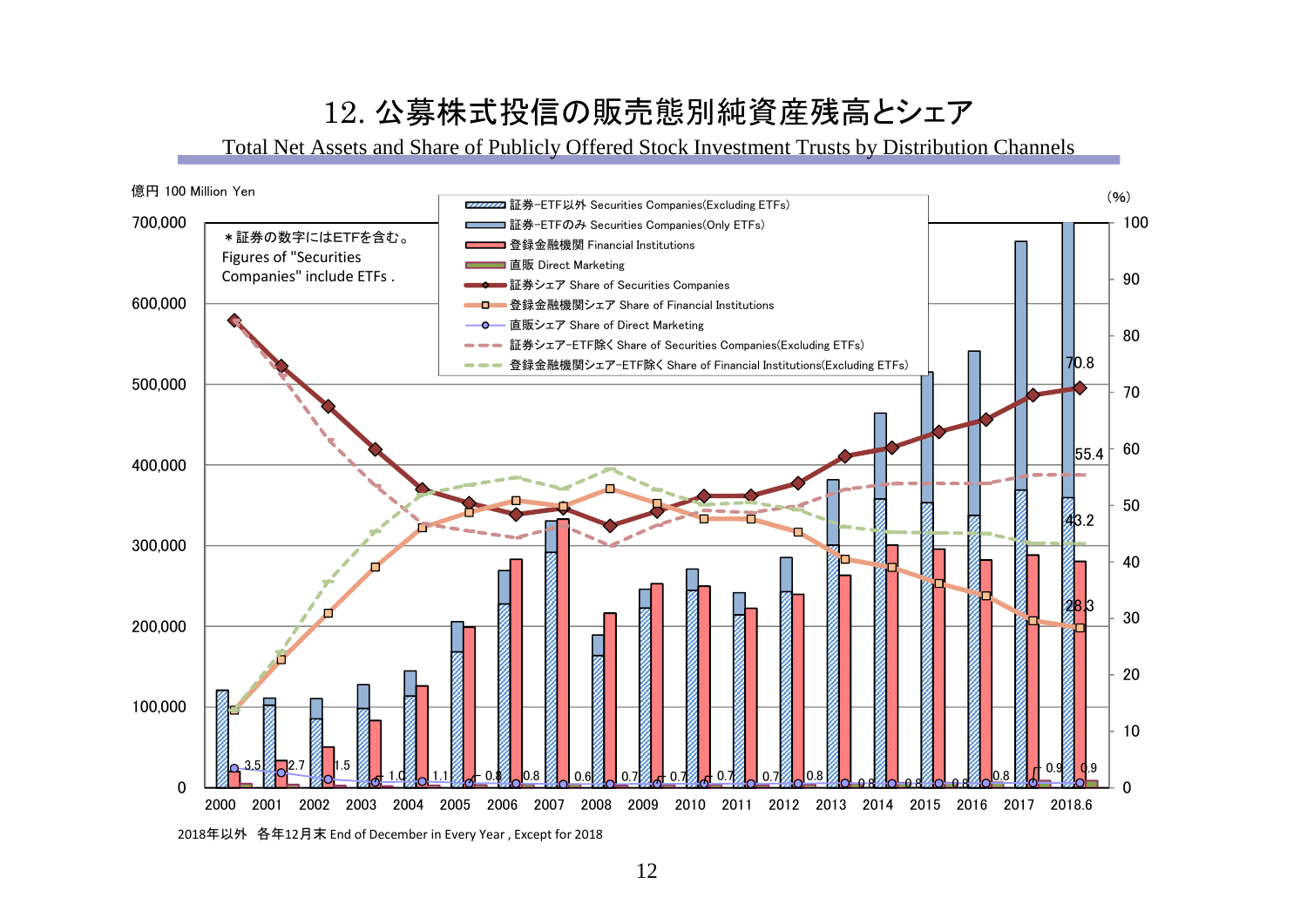## 13. ETFの純資産総額と本数 The Number and Total Net Assets of ETFs



2018年以外 各年12月末 End of December in Every Year , Except for 2018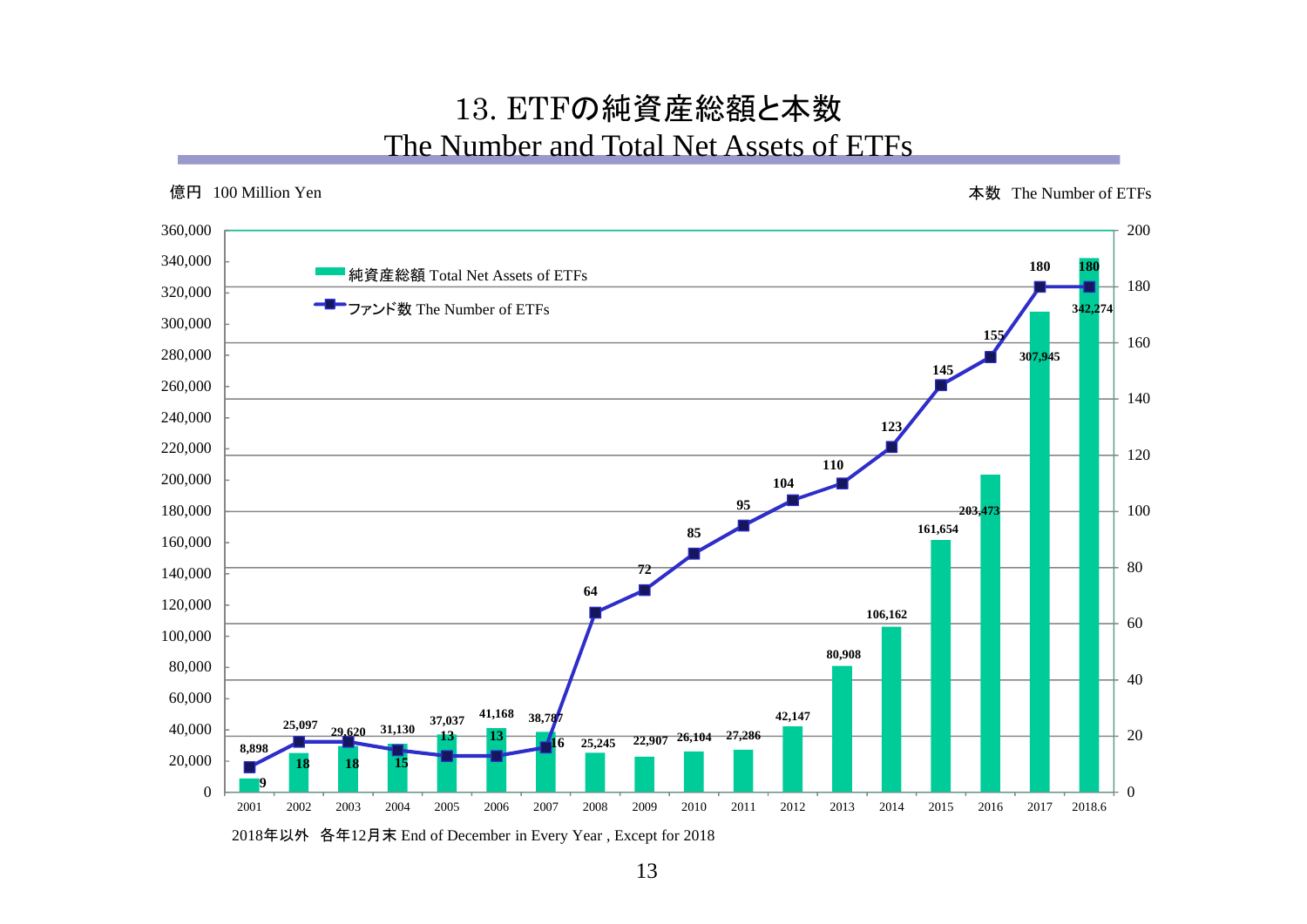# 14. 公募株式投信(追加型)における運用管理費用(信託報酬)の状況

Fees and Expenses of Publicy Offered Stock Investment Trusts (Trust Remunerations)

| (単位:% (税抜Excluding tax))<br>2018年6月末(Table End of June 2018) |                                     |               |                                                  |                      |               |                                                   |               |               |                                 |                      |               |                                                          |               |                           |
|--------------------------------------------------------------|-------------------------------------|---------------|--------------------------------------------------|----------------------|---------------|---------------------------------------------------|---------------|---------------|---------------------------------|----------------------|---------------|----------------------------------------------------------|---------------|---------------------------|
| 項目 ITEMS                                                     |                                     |               | 運用管理費用<br><b>Trust Remuneration</b><br>$(A+B+C)$ |                      |               | 委託会社<br>Trust Remuneration for The Trustor<br>(A) |               |               | 販売会社<br><b>Agent Fee</b><br>(B) |                      |               | 受託会社<br><b>Trust Remuneration for The Trustee</b><br>(C) |               | ファンド本数<br>Number of Funds |
| 地域 Area                                                      | 資産 Assets                           | 平均<br>Average | 最大<br>Maximum                                    | 最小<br><b>Minimum</b> | 平均<br>Average | 最大<br>Maximum                                     | 最小<br>Minimum | 平均<br>Average | 最大<br>Maximum                   | 最小<br><b>Minimum</b> | 平均<br>Average | 最大<br>Maximum                                            | 最小<br>Minimum | (X)                       |
| 国内 Domestic                                                  | 株式 Stock                            | 1.05          | 2.15                                             | 0.06                 | 0.52          | 1.60                                              | 0.02          | 0.47          | 1.10                            | 0.00                 | 0.06          | 0.15                                                     | 0.02          | 915                       |
|                                                              | 債券 Bond                             | 0.35          | 1.00                                             | 0.05                 | 0.17          | 0.47                                              | 0.02          | 0.15          | 0.67                            | 0.00                 | 0.03          | 0.07                                                     | 0.01          | 93                        |
|                                                              | 不動産投信 Real Estate Investment Trusts | 0.70          | 1.35                                             | 0.16                 | 0.33          | 0.69                                              | 0.01          | 0.33          | 0.75                            | 0.00                 | 0.04          | 0.08                                                     | 0.02          | 112                       |
|                                                              | その他資産 Other Assets                  | 1.18          | 1.89                                             | 0.45                 | 0.71          | 1.11                                              | 0.23          | 0.43          | 0.75                            | 0.00                 | 0.04          | 0.05                                                     | 0.03          |                           |
|                                                              | 資産複合 Asset Mix                      | 0.92          | 1.70                                             | 0.15                 | 0.42          | 0.75                                              | 0.09          | 0.45          | 0.90                            | 0.00                 | 0.05          | 0.10                                                     | 0.02          | 41                        |
|                                                              |                                     | 0.96          | 2.15                                             | 0.05                 | 0.47          | 1.60                                              | 0.01          | 0.43          | 1.10                            | 0.00                 | 0.05          | 0.15                                                     | 0.01          | 1,165                     |
| 海外 Foreign                                                   | 株式 Stock                            | 1.25          | 2.38                                             | 0.06                 | 0.61          | 1.60                                              | 0.02          | 0.59          | 1.12                            | 0.00                 | 0.05          | 0.10                                                     | 0.02          | 809                       |
|                                                              | 債券 Bond                             | 1.07          | 1.90                                             | 0.10                 | 0.50          | 1.13                                              | 0.01          | 0.53          | 0.90                            | 0.00                 | 0.04          | 0.10                                                     | 0.02          | 1,087                     |
|                                                              | 不動産投信 Real Estate Investment Trusts | 1.11          | 1.85                                             | 0.10                 | 0.51          | 1.06                                              | 0.07          | 0.55          | 1.08                            | 0.00                 | 0.04          | 0.10                                                     | 0.02          | 206                       |
|                                                              | その他資産 Other Assets                  | 1.13          | 1.89                                             | 0.24                 | 0.56          | 1.09                                              | 0.01          | 0.53          | 0.85                            | 0.00                 | 0.04          | 0.07                                                     | 0.03          | 134                       |
|                                                              | 資産複合 Asset Mix                      | 1.29          | 2.06                                             | 0.46                 | 0.57          | 1.12                                              | 0.01          | 0.68          | 1.00                            | 0.01                 | 0.04          | 0.10                                                     | 0.02          | 192                       |
|                                                              |                                     | 1.15          | 2.38                                             | 0.06                 | 0.54          | 1.60                                              | 0.01          | 0.57          | 1.12                            | 0.00                 | 0.04          | 0.10                                                     | 0.02          | 2,428                     |
| 内外 InterNational                                             | 株式 Stock                            | 1.29          | 2.20                                             | 0.08                 | 0.60          | 1.30                                              | 0.01          | 0.64          | 1.03                            | 0.00                 | 0.05          | 0.10                                                     | 0.02          | 363                       |
|                                                              | 債券 Bond                             | 0.99          | 1.80                                             | 0.11                 | 0.46          | 1.02                                              | 0.05          | 0.50          | 1.00                            | 0.01                 | 0.03          | 0.10                                                     | 0.02          | 312                       |
|                                                              | 不動産投信 Real Estate Investment Trusts | 1.15          | 1.59                                             | 0.23                 | 0.62          | 1.00                                              | 0.10          | 0.49          | 0.80                            | 0.01                 | 0.05          | 0.10                                                     | 0.02          | 87                        |
|                                                              | その他資産 Other Assets                  | 1.06          | 1.84                                             | 0.24                 | 0.49          | 1.12                                              | 0.09          | 0.53          | 0.80                            | 0.00                 | 0.03          | 0.10                                                     | 0.02          | 89                        |
|                                                              | 資産複合 Asset Mix                      | 0.99          | 2.05                                             | 0.10                 | 0.44          | 1.15                                              | 0.01          | 0.51          | 1.10                            | 0.00                 | 0.04          | 0.10                                                     | 0.02          | 740                       |
|                                                              |                                     | 1.07          | 2.20                                             | 0.08                 | 0.49          | 1.30                                              | 0.01          | 0.54          | 1.10                            | 0.00                 | 0.04          | 0.10                                                     | 0.02          | 1,591                     |
|                                                              | 株式投信(追加型)合計 Stock Investment Trusts | 1.08          | 2.38                                             | 0.05                 | 0.51          | 1.60                                              | 0.01          | 0.53          | 1.12                            | 0.00                 | 0.05          | 0.15                                                     | 0.01          | 5,184                     |

※DC向けファンド、マネープール、財形、ミリオンを除外 Excluded funds for DC, money pool funds and employee's asset-building shemes.

※ファンド・オブ・ファンズの場合、交付目論見書における当該ファンドの料率で計算 In case of fund of funds, rate disclosed in the fund's summary prospectus is used.

| インデックス Index Funds                         | 0.45 | 1.65 | 0.06 | 0.25 | 0.90 | 0.01 | 0.16 | $1.10$ $^{\circ}$ | 0.00 | 0.04 | 0.10 | 0.01 | 702   |
|--------------------------------------------|------|------|------|------|------|------|------|-------------------|------|------|------|------|-------|
| うちETF <sub>ETF</sub>                       | 0.36 | 0.95 | 0.06 | 0.31 | 0.90 | 0.03 | 0.00 | 0.00              | 0.00 | 0.05 | 0.10 | 0.02 | 180   |
| アクティブ Actively Managed Funds               |      | 2.38 | 0.05 | 0.55 | 1.60 | 0.01 | 0.58 | 1.12              | 0.00 | 0.05 | 0.15 | 0.02 | 4,482 |
|                                            |      |      |      |      |      |      |      |                   |      |      |      |      |       |
| 毎月決算型 Monthly Payout                       | 1.15 | 1.90 | 0.15 | 0.50 | 1.13 | 0.01 | 0.61 | 1.08              | 0.00 | 0.04 | 0.10 | 0.02 | .432  |
| 每月決算型以外 Other                              | 1.06 | 2.38 | 0.05 | 0.52 | 1.60 | 0.01 | 0.49 | 1.12 <sub>1</sub> | 0.00 | 0.05 | 0.15 | 0.01 | 3,752 |
|                                            |      |      |      |      |      |      |      |                   |      |      |      |      |       |
| DC向けファンド Defined Contribution Pension Plan | 0.69 | 1.82 | 0.06 | 0.33 | 1.10 | 0.02 | 0.31 | 1.02              | 0.02 | 0.05 | 0.10 | 0.02 | 454   |

#### この表は、各投資信託委託会社がファンド毎に公開し投資信託協会に提出している運用管理費用(信託報酬)率のデータに基づいて集計し、一般に広く閲覧に供するもので す。投資信託の運用管理費用(信託報酬)は、各ファンドの投資する地域や資産等によって異なり、また、運用方法等によっても異なります。

This table is calculated based on the data of trust remuneration published and submitted to JITA by each investment management company by each fund, and is laid open for the public. The trust remuneration may be varied depending on the jurisdictions or types of assets which the fund invest in, and it may be also varied depending on each fund's management policy.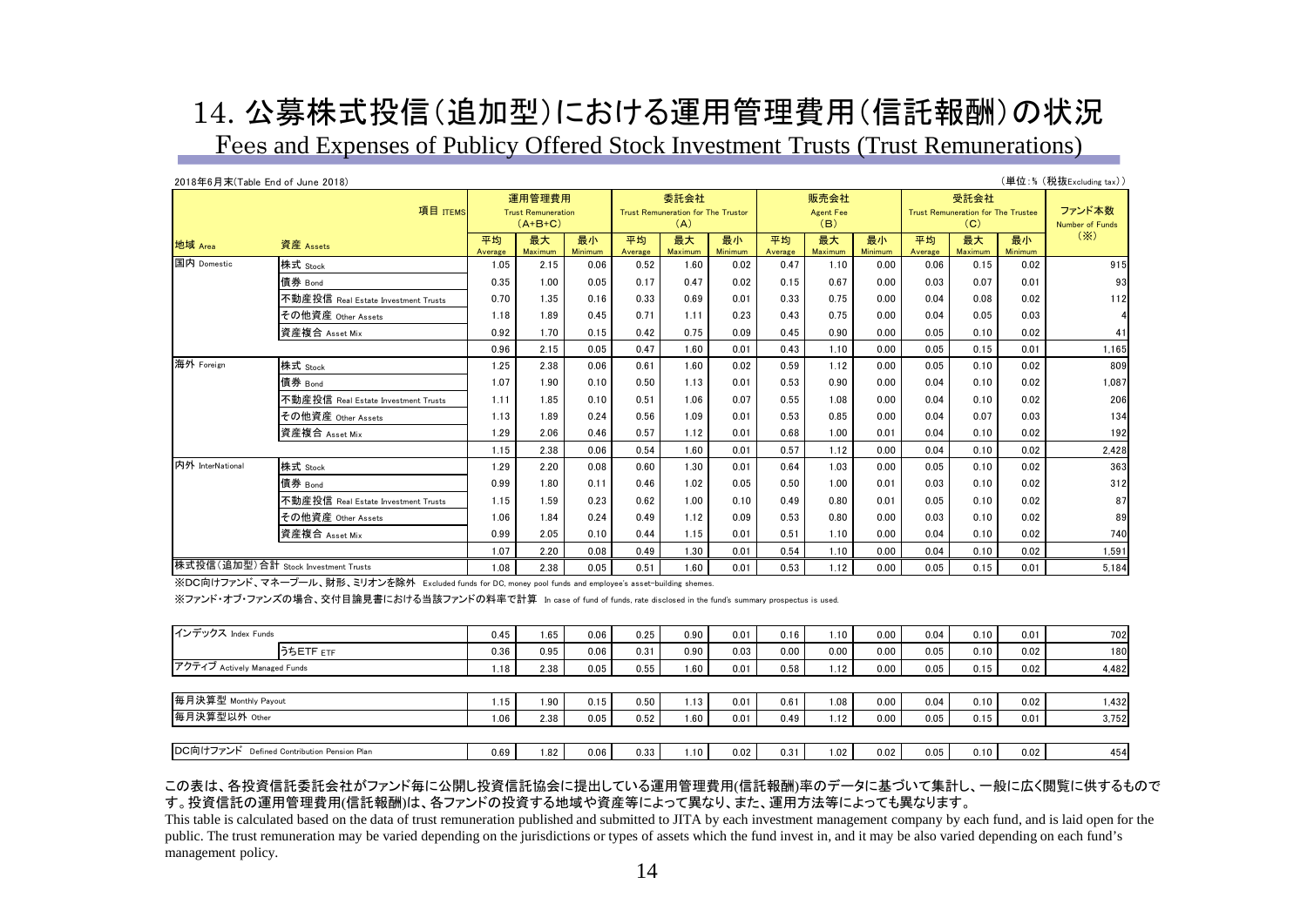## 15. 公募株式投信(追加型)における販売手数料の状況 Fees and Expenses of Publicy Offered Stock Investment Trusts(Sales Charges)

2018年6月末(Table End of June 2018)

|                  |                                     |       | ファンド本数<br>Number of Funds |                         |         | 純資産総額(億円)<br><b>Total Net Assets</b><br>$(100 \text{ million yen})$ |                            | 販売手数料(%(税抜))<br>Sales Charge (Excluding tax)<br>(96) |                      |                     |                                                                                                                                                                                                                                                                                                                                                                                                                                                                                    |  |
|------------------|-------------------------------------|-------|---------------------------|-------------------------|---------|---------------------------------------------------------------------|----------------------------|------------------------------------------------------|----------------------|---------------------|------------------------------------------------------------------------------------------------------------------------------------------------------------------------------------------------------------------------------------------------------------------------------------------------------------------------------------------------------------------------------------------------------------------------------------------------------------------------------------|--|
| 投資対象地域 Area      | 投資対象資産 Assets                       |       | うちノーロード                   | ノーロード割合<br>No-load      |         | うちノーロード<br>No-load                                                  | ノーロード割合<br>No-load<br>(96) | 平均<br>Average                                        | 最大<br><b>Maximum</b> |                     | 最小                                                                                                                                                                                                                                                                                                                                                                                                                                                                                 |  |
|                  |                                     |       | No-load                   | (96)                    |         |                                                                     |                            |                                                      |                      | 本数<br><b>Number</b> | Minimum                                                                                                                                                                                                                                                                                                                                                                                                                                                                            |  |
| 国内 Domestic      | 株式 Stock                            | 722   | 62                        | 8.59                    | 77.075  | 6.252                                                               | 8.11                       | 2.28                                                 | 4.00                 |                     | 0.00<br><b>CONTRACTOR</b>                                                                                                                                                                                                                                                                                                                                                                                                                                                          |  |
|                  | 債券 Bond                             |       | 26                        | 36.62<br>------         | 7.832   | 1.464                                                               | 18.69                      | 0.51                                                 | 3.00                 |                     | 0.00<br>$\frac{1}{2} \left( \frac{1}{2} \right) \left( \frac{1}{2} \right) \left( \frac{1}{2} \right) \left( \frac{1}{2} \right) \left( \frac{1}{2} \right) \left( \frac{1}{2} \right) \left( \frac{1}{2} \right) \left( \frac{1}{2} \right) \left( \frac{1}{2} \right) \left( \frac{1}{2} \right) \left( \frac{1}{2} \right) \left( \frac{1}{2} \right) \left( \frac{1}{2} \right) \left( \frac{1}{2} \right) \left( \frac{1}{2} \right) \left( \frac{1}{2} \right) \left( \frac$ |  |
|                  | 不動産投信 Real Estate Investment Trusts | 88    |                           | 12.50                   | 23,566  | 257                                                                 | 1.09                       | 1.97                                                 | 3.00                 |                     | 0.00<br><b>CONTRACTOR</b>                                                                                                                                                                                                                                                                                                                                                                                                                                                          |  |
|                  | その他資産 Other Assets                  |       |                           | 0.00                    | 145     |                                                                     | 0.00                       | 2.26                                                 | 3.00                 |                     | 0.00                                                                                                                                                                                                                                                                                                                                                                                                                                                                               |  |
|                  | 資産複合 Asset Mix                      | 36    |                           | 13.89                   | 5.914   | 37                                                                  | 0.63                       | 1.79                                                 | 3.00                 | 19                  | 0.00                                                                                                                                                                                                                                                                                                                                                                                                                                                                               |  |
|                  |                                     | 920   | 104                       | 11.30                   | 114.533 | 8.011                                                               | 6.99                       | 2.09                                                 | 4.00                 |                     | 0.00                                                                                                                                                                                                                                                                                                                                                                                                                                                                               |  |
| 海外 Foreign       | 株式 Stock<br>.                       | 719   | 74                        | 10.29<br><b>Service</b> | 59.109  | 3.618                                                               | 6.12                       | 2.47                                                 | 4.00                 |                     | 0.00<br><b>Services</b>                                                                                                                                                                                                                                                                                                                                                                                                                                                            |  |
|                  | 債券 Bond                             | 1.000 | 43                        | 4.30                    | 87.936  | 851                                                                 | 0.97                       | 2.41                                                 | 5.00                 |                     | 0.00<br><b>Contract</b>                                                                                                                                                                                                                                                                                                                                                                                                                                                            |  |
|                  | 不動産投信 Real Estate Investment Trusts | 179   | 15                        | 8.38                    | 37.837  | 208                                                                 | 0.55                       | 2.44                                                 | 3.50                 | 30                  | 0.00                                                                                                                                                                                                                                                                                                                                                                                                                                                                               |  |
|                  | その他資産 Other Assets                  | 123   | ĥ                         | 4.88                    | 4.547   | 89                                                                  | 1.96                       | 2.44                                                 | 4.00                 |                     | 0.00                                                                                                                                                                                                                                                                                                                                                                                                                                                                               |  |
|                  | 資産複合 Asset Mix                      | 183   |                           | 1.09                    | 15.895  | 68                                                                  | 0.43                       | 2.68                                                 | 4.00                 |                     | 0.00                                                                                                                                                                                                                                                                                                                                                                                                                                                                               |  |
|                  |                                     | 2.204 | 140                       | 6.35                    | 205.323 | 4.834                                                               | 2.35                       | 2.46                                                 | 5.00                 |                     | 0.00                                                                                                                                                                                                                                                                                                                                                                                                                                                                               |  |
| 内外 InterNational | 株式 Stock                            | 330   | 25                        | 7.58                    | 88.207  | 2,301                                                               | 2.61                       | 2.64                                                 | 4.00                 |                     | 0.00<br><b>CONTRACTOR</b>                                                                                                                                                                                                                                                                                                                                                                                                                                                          |  |
|                  | 債券 Bond                             | 278   | 20                        | 7.19                    | 29.171  | 1,342                                                               | 4.60                       | 2.13                                                 | 3.50                 |                     | 0.00<br><b>CONTRACTOR</b>                                                                                                                                                                                                                                                                                                                                                                                                                                                          |  |
|                  | 不動産投信 Real Estate Investment Trusts | 70    |                           | 1.43                    | 13.478  | 32                                                                  | 0.24                       | 2.86                                                 | 4.00                 |                     | 0.00                                                                                                                                                                                                                                                                                                                                                                                                                                                                               |  |
|                  | その他資産 Other Assets                  | 83    | $\mathbf{0}$              | 0.00                    | 4.318   | $\Omega$                                                            | 0.00                       | 2.40                                                 | 3.50                 |                     | 0.00                                                                                                                                                                                                                                                                                                                                                                                                                                                                               |  |
|                  | 資産複合 Asset Mix                      | 671   | 112                       | 16.69                   | 63.012  | 11.114                                                              | 17.64                      | 1.74                                                 | 4.00                 | 14                  | 0.00                                                                                                                                                                                                                                                                                                                                                                                                                                                                               |  |
|                  |                                     | 1.432 | 158                       | 11.03                   | 198.187 | 14.789                                                              | 7.46                       | 2.12                                                 | 4.00                 | 22                  | 0.00                                                                                                                                                                                                                                                                                                                                                                                                                                                                               |  |
|                  | 追加株式投信合計 Stock Investment Trusts    | 4.556 | 402                       | 8.82                    | 518.042 | 27.634                                                              | 5.33                       | 2.28                                                 | 5.00                 |                     | 0.00                                                                                                                                                                                                                                                                                                                                                                                                                                                                               |  |

※DC向けファンド、ラップ、マネープール、財形、ミリオンを除外 Excluded funds for DC, investment trusts for wrap account, money pool funds and employee's asset-building shemes.

| インデックス型 Index Funds<br>.      | 424<br>. | 98  | 46.70 | 39.045  | 10.894 | 27.90         | 0.70  | 3.00 | 0.00        |
|-------------------------------|----------|-----|-------|---------|--------|---------------|-------|------|-------------|
| アクティブ型 Actively Managed Funds | 4.132    | 204 | 4.94  | 478.997 | 16.740 | 3.49          | 2.44  | 5.00 | $0.00 \, .$ |
|                               |          |     |       |         |        |               |       |      |             |
| 毎月決算型 Monthly Payout          | .402     |     | 0.78  | 247.048 | 261    | $0.1^{\circ}$ | 2.64  | 5.00 | 0.00        |
| 毎月決算型以外 Other                 | 3.154    | 391 | 12.40 | 270.995 | 27.372 | 10.10         | Z. L' | 4.00 | 0.00        |

#### この表は、各投資信託委託会社が投資信託協会に提出しているファンド毎の販売手数料データに基づいて集計し、一般に広く閲覧に供するものです。実際の販売手数料に ついては、同じファンドでも販売会社によって異なる場合があります。

This table is calculated based on the data of sales charge submitted to JITA by each investment management company by each fund, and is laid open for the public. The sales charge may differ depending on each distributing company even in the same fund.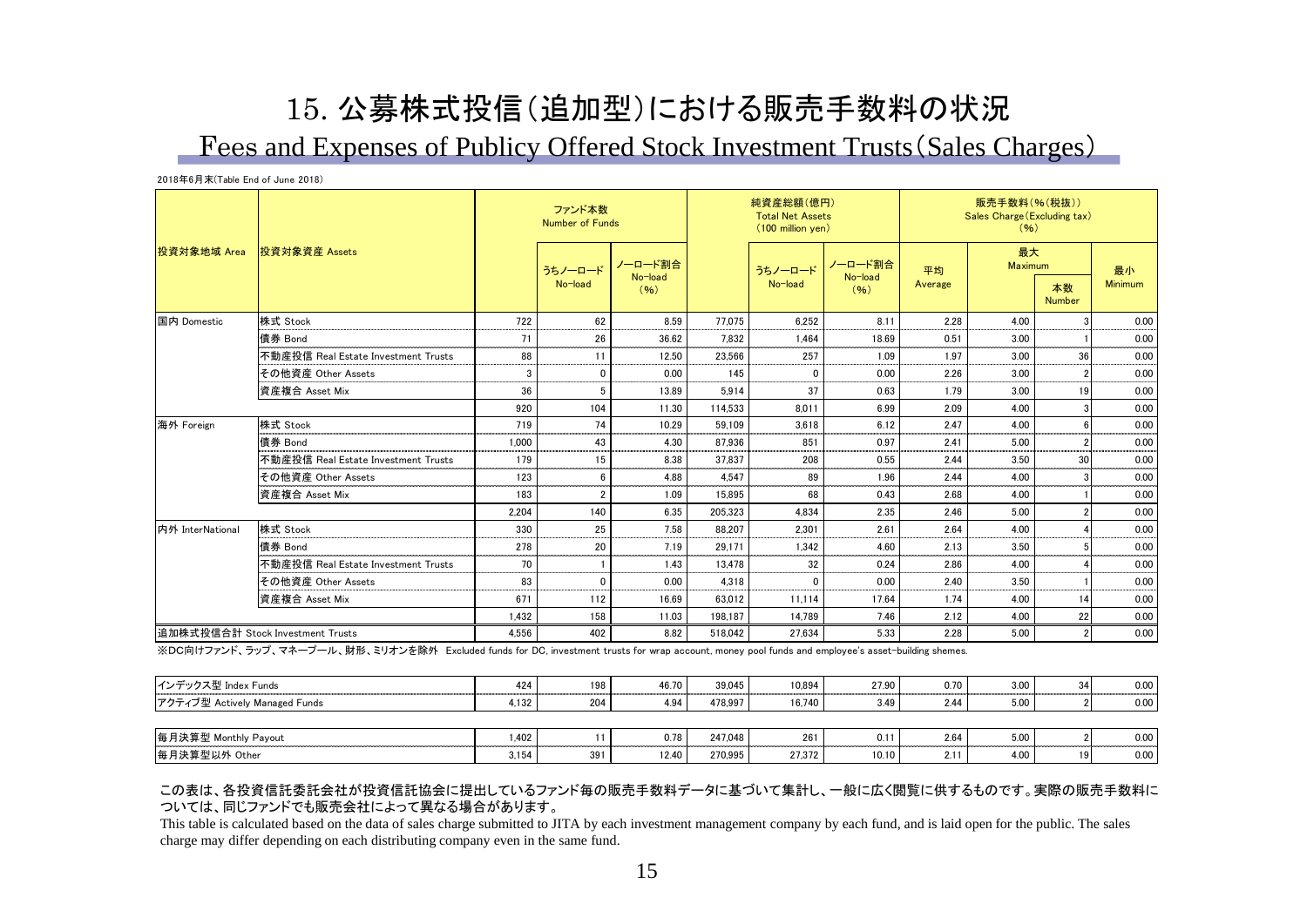## 16. 上場REITの純資産総額 Total Net Assets of Listed REITs

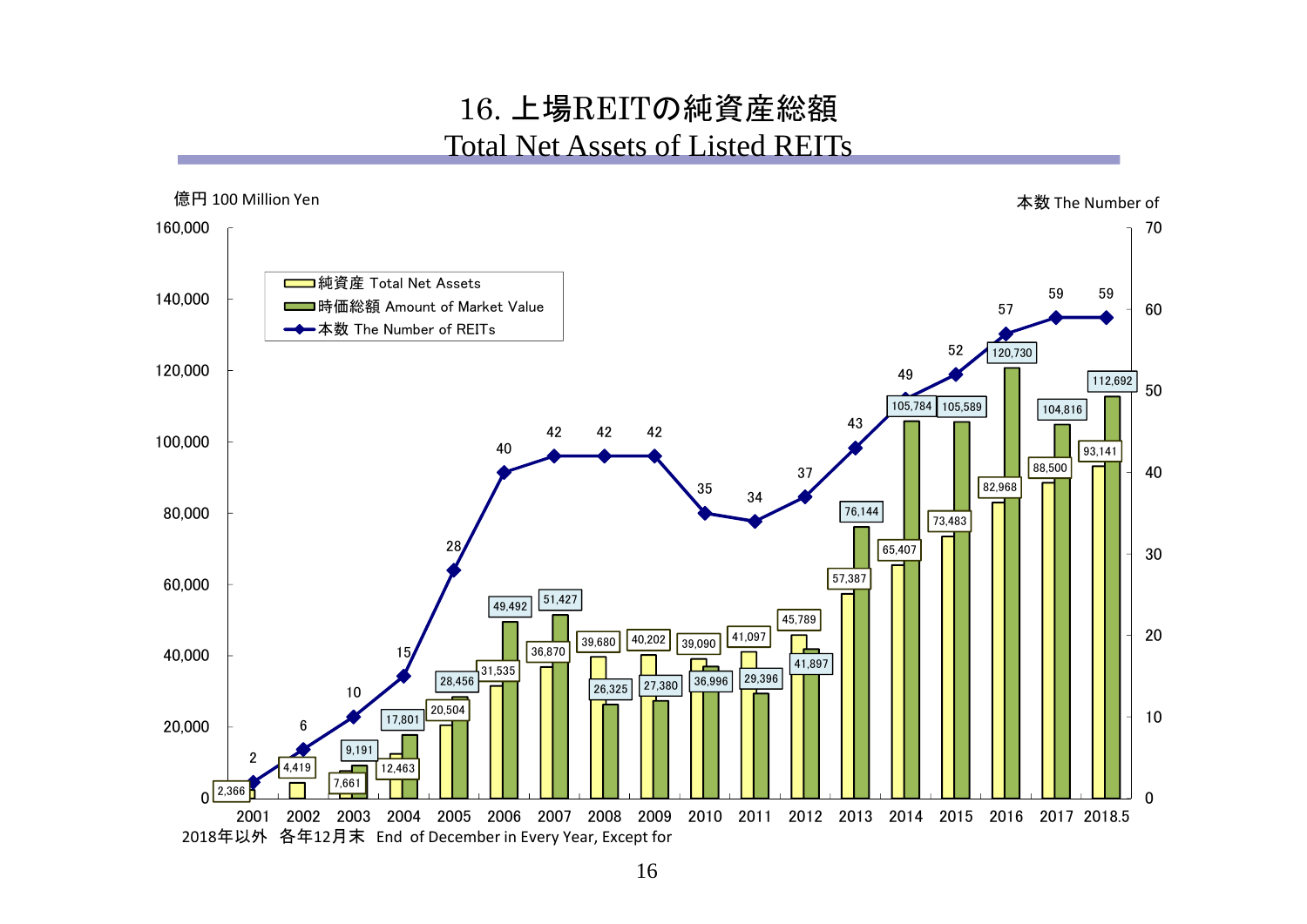## 17. 確定拠出年金(DC)向けファンドの市場規模(推計) Total Net Assets of Investment Trusts For Defined Contribution Pension Plan



※データは推計ベースであり、その正確性を保証するものではなく、今後変更されることがあります。

The figures are based on estimated data, therefore, we don't ensure those accuracy. And the figures are subject to change in the future.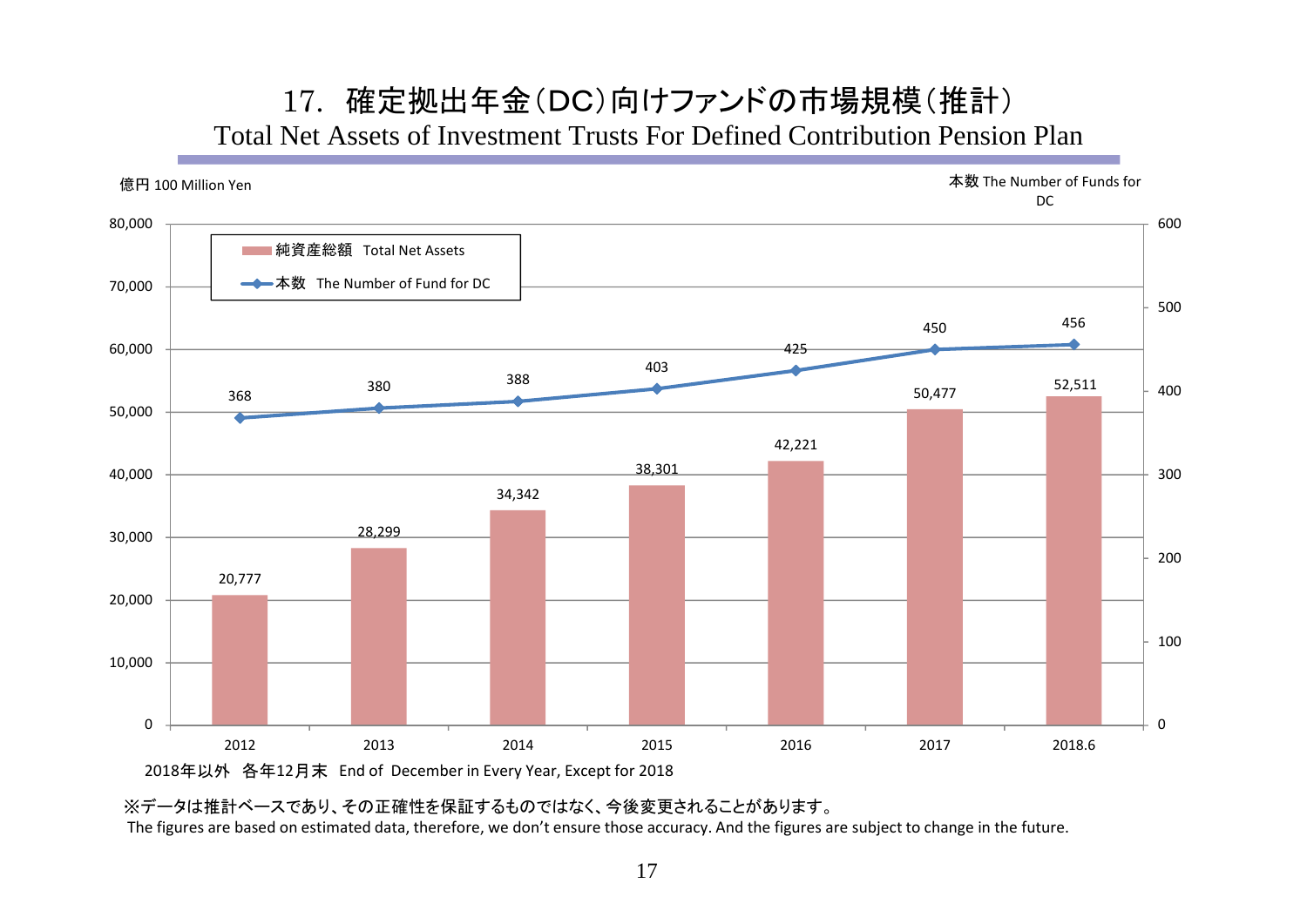# 18.ラップ向けファンドの市場規模(推計) Total Net Assets of Investment Trusts For Wrap Account



2018年以外 各年12月末 End of December in Every Year, Except for 2018

## ※データは推計ベースであり、その正確性を保証するものではなく、今後変更されることがあります。

The figures are based on estimated data, therefore, we don't ensure those accuracy. And the figures are subject to change in the future.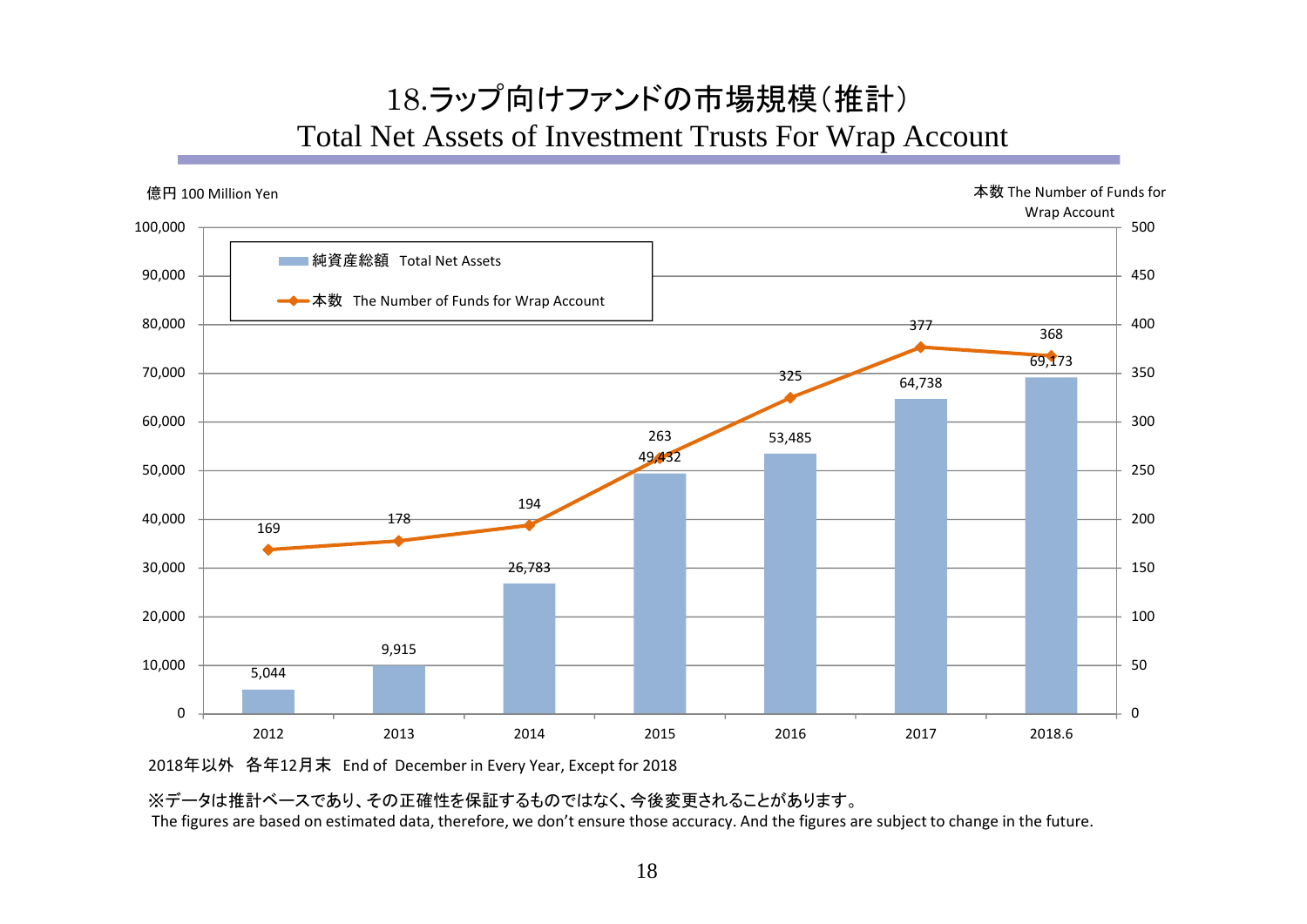## 19. 主要国における個人金融資産構成の比率

Ratio of Individual Financial Assets Structure in the Major Countries

## -2018年第1Qにおける、日本の個人金融資産に占める投資信託の比率は4.00%。

その他 Others, Percentage of investment trusts occupied in Japanese individual financial Assets are 4.00% in end of March 2018.

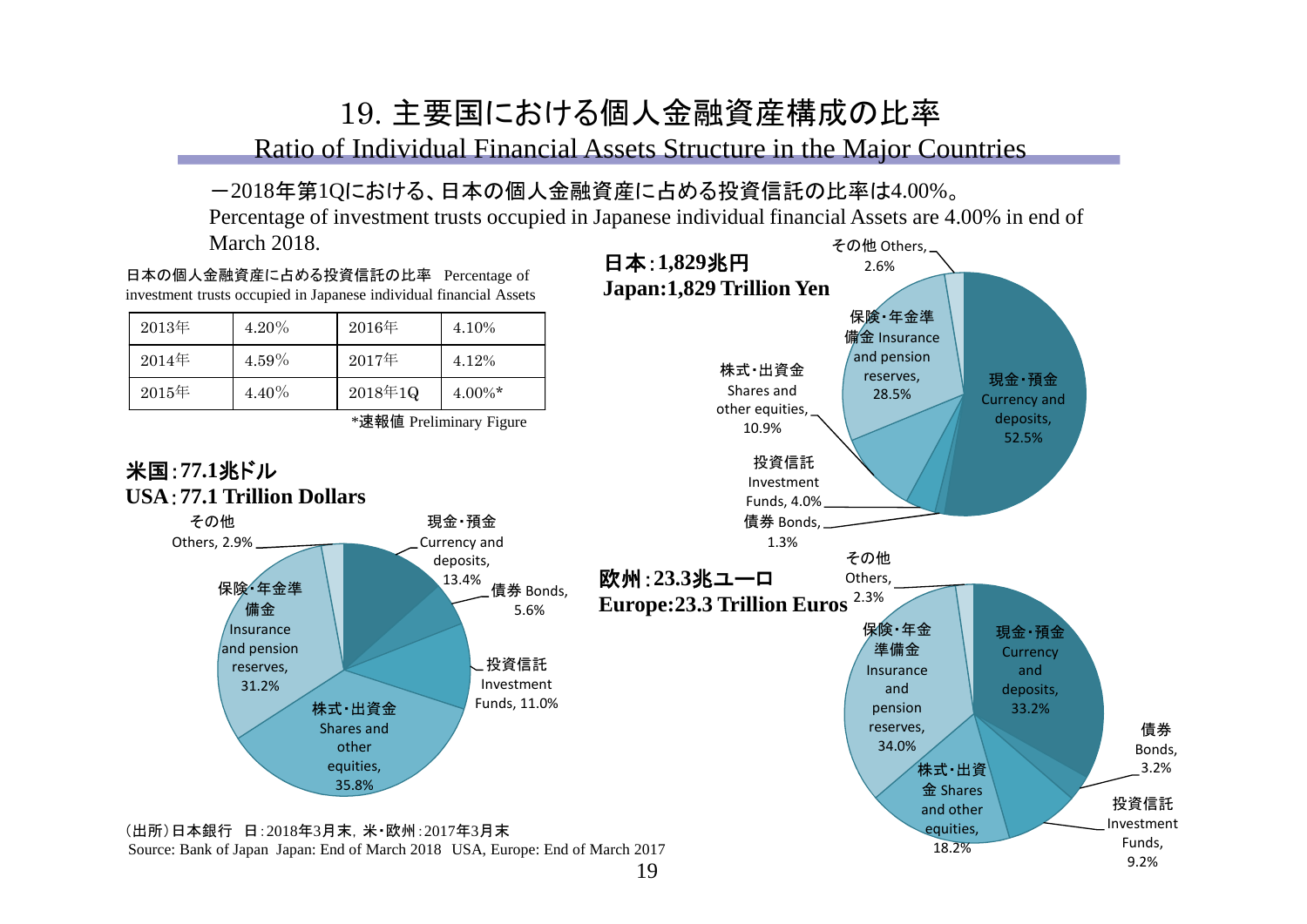## 20. 投資信託の世界統計 World Statistics of Investment Funds

世界の規制オープンエンド投資信託の残高(兆ドル、四半期末) Total Net Assets of Open-end Investment Funds in World (Trillion dollar/ End of Quarter)

![](_page_21_Figure_2.jpeg)

### 投信残高上位**10**カ国(**2018**年**3**月末) **Top 10 Countries of Amount of Total Net Assets of Investment Funds (End of March 2018)**

|                    | 国名<br>Country         | 残高(10億ドル)<br><b>Total Net Assets</b><br>(Billion US Dollars) |    | 国名<br>Country        | 残高(10億ドル)<br><b>Total Net Assets</b><br>(Billion US Dollars) |
|--------------------|-----------------------|--------------------------------------------------------------|----|----------------------|--------------------------------------------------------------|
| 1                  | 米国 $USA$              | 22,078                                                       | 6  | オーストラリア<br>Australia | 2,122                                                        |
| $\bf{2}$           | ルクセンブルグ<br>Luxembourg | 5,111                                                        | 7  | 英国 UK                | 1,919                                                        |
| 3                  | アイルランド<br>Ireland     | 2,977                                                        | 8  | 中国<br>China          | 1,916                                                        |
| $\overline{\bf 4}$ | フランス<br>France        | 2,369                                                        | 9  | 日本<br>Japan          | 1,866                                                        |
| 5                  | ドイツ<br>Germany        | 2,368                                                        | 10 | ブラジル<br>Brazil       | 1,280                                                        |

2015年第1四半期より、IIFAはオープンエンド型投資信託の集計対象範囲を拡大、すなわち、上場投信、機関投資家向けファンド、元本保証/保全型ファンド等を追加している。 From the 1Q 2015, IIFA has expanded the aggregate scope of statistics. In other words, IIFA added ETFs, institutional funds, guaranteed /protected funds in the statistics.